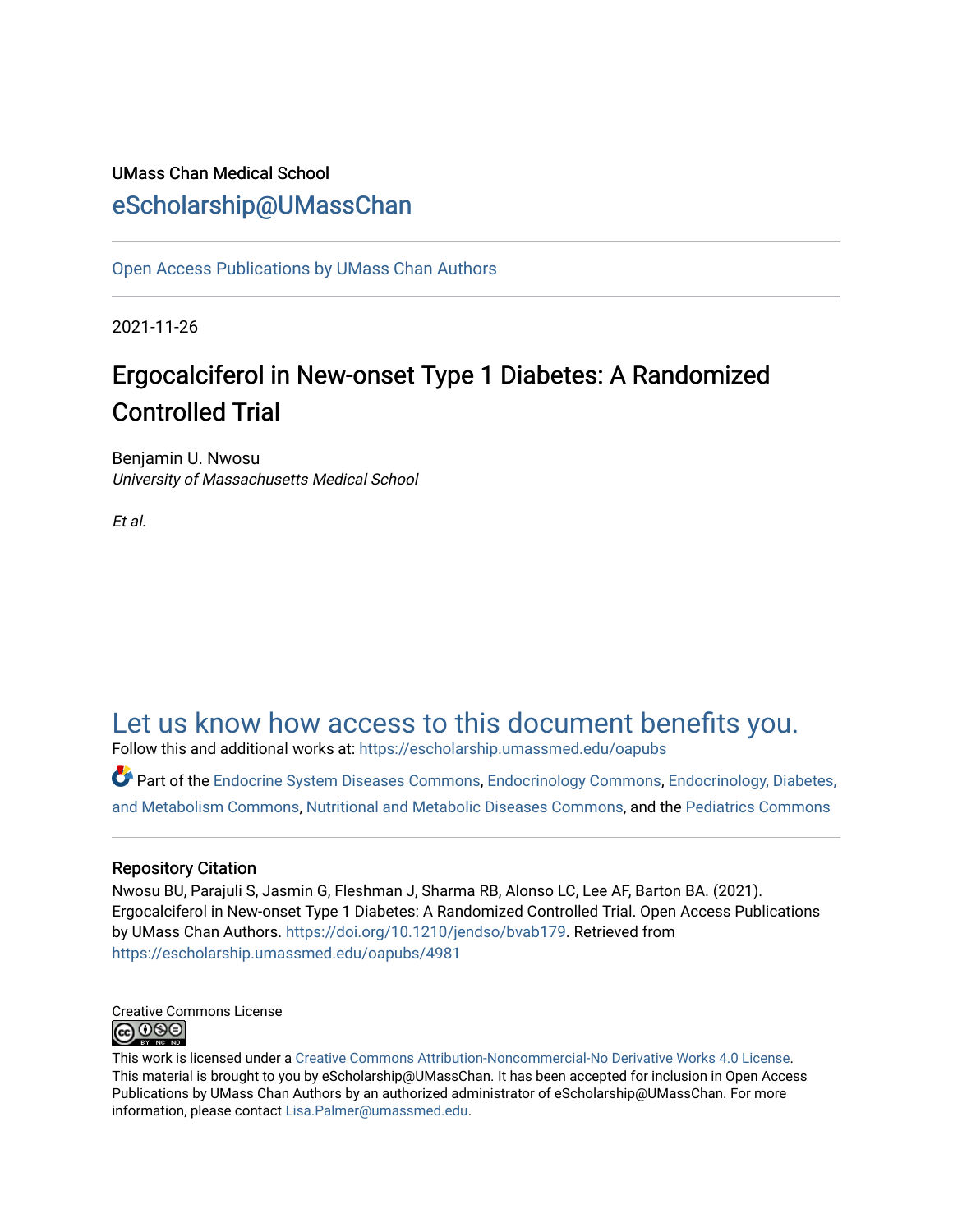

# Clinical Research Article

# **Ergocalciferol in New-onset Type 1 Diabetes: A Randomized Controlled Trial**

# **[Benjamin Udoka](https://orcid.org/0000-0003-2212-0276)  Nwosu, [1](#page-1-0) Sadichchha Parajuli, [1](#page-1-0) Gabrielle Jasmin, [1](#page-1-0) Jody Fleshman,**<sup>[1](#page-1-0)</sup> Rohit B. Sharma,<sup>[2](#page-1-1)</sup> [Laura C. Alonso](https://orcid.org/0000-0001-5056-8970),<sup>2</sup> Austin F. Lee,<sup>[3](#page-1-2)</sup> and **[Bruce A. Barton](https://orcid.org/0000-0001-7878-8895)[3](#page-1-2)**

<span id="page-1-2"></span><span id="page-1-1"></span><span id="page-1-0"></span><sup>1</sup>Division of Pediatric Endocrinology, Department of Pediatrics, University of Massachusetts Medical School, Worcester, Massachusetts 01655, USA; <sup>2</sup>Division of Endocrinology, Diabetes and Metabolism, Department of Medicine, Weill Cornell Medicine, New York, New York, USA; and <sup>3</sup>Department of Population and Quantitative Health Sciences, University of Massachusetts Medical School, Worcester, Massachusetts 01655, USA

**ORCiD numbers:** [0000-0003-2212-0276](https://orcid.org/0000-0003-2212-0276) (B. U. Nwosu); [0000-0001-5056-8970](https://orcid.org/0000-0001-5056-8970) (L. C. Alonso); [0000-0001-7878-8895](https://orcid.org/0000-0001-7878-8895) (B. A. Barton).

**Abbreviations:** 25(OH)D, 25-hydroxyvitamin D; BMI, body mass index; CGM, continuous glucose monitoring; FBG, fasting blood glucose; HbA<sub>1c</sub>, glycated hemoglobin A<sub>1ci</sub>; IDAA<sub>1ci</sub>, insulin dose–adjusted A<sub>1ci</sub>; IDS, Investigational Drug Services; IL, interleukin; IS, insulin sensitivity; LSE, least square estimate; PR, partial clinical remission; RBCF, residual β-cell function; RCT, randomized controlled trial; SCP, stimulated C-peptide; T1D, type 1 diabetes; TDDI, total daily dose of insulin; TNF, tumor necrosis factor; TTIR, treat-to-target insulin regimen; UMMS, University of Massachusetts Medical School.

Received: 16 September 2021; Editorial Decision: 21 November 2021; First Published Online: 26 November 2021; Corrected and Typeset: 13 December 2021.

# **Abstract**

**Context:** The effect of the anti-inflammatory and immunomodulatory actions of vitamin D on the duration of partial clinical remission (PR) in youth with type 1 diabetes (T1D) is unclear. **Objective:** This work aimed to determine the effect of adjunctive ergocalciferol on residual β-cell function (RBCF) and PR in youth with newly diagnosed T1D who were maintained on a standardized insulin treatment protocol. The hypothesis was that ergocalciferol supplementation increases RBCF and prolongs PR.

**Methods:** A 12-month, randomized, double-blind, placebo-controlled trial was conducted of 50 000 IU of ergocalciferol per week for 2 months, and then once every 2 weeks for 10 months, vs placebo in 36 individuals aged 10 to 21 years, with T1D of less than 3 months and a stimulated C-peptide (SCP) level greater than or equal to 0.2 nmol/L (≥ 0.6 ng/mL). The ergocalciferol group had 18 randomly assigned participants (10 male/8 female), mean age 13.3  $\pm$  2.8 years, while the control group had 18 participants (14 male/4 female), aged  $14.3 \pm 2.9$  years.

**Results:** The ergocalciferol treatment group had statistically significantly higher serum 25-hydroxyvitamin D at 6 months (*P* = .01) and 9 months (*P* = .02) than the placebo group. At 12 months, the ergocalciferol group had a statistically significantly lower serum tumor necrosis factor  $\alpha$  (TNF- $\alpha$ ) concentration ( $P = .03$ ). There were no statistically significant differences between the groups at each time point from baseline to 12 months for SCP

ISSN 2472-1972

This is an Open Access article distributed under the terms of the Creative Commons Attribution-NonCommercial-

NoDerivs licence [\(https://creativecommons.org/licenses/by-nc-nd/4.0/\)](https://creativecommons.org/licenses/by-nc-nd/4.0/), which permits non-commercial reproduction and distribution of the work, in any medium, provided the original work is not altered or transformed in any way, and that the work is properly cited. For commercial re-use, please contact journals.permissions@oup.com

<sup>©</sup> The Author(s) 2021. Published by Oxford University Press on behalf of the Endocrine Society.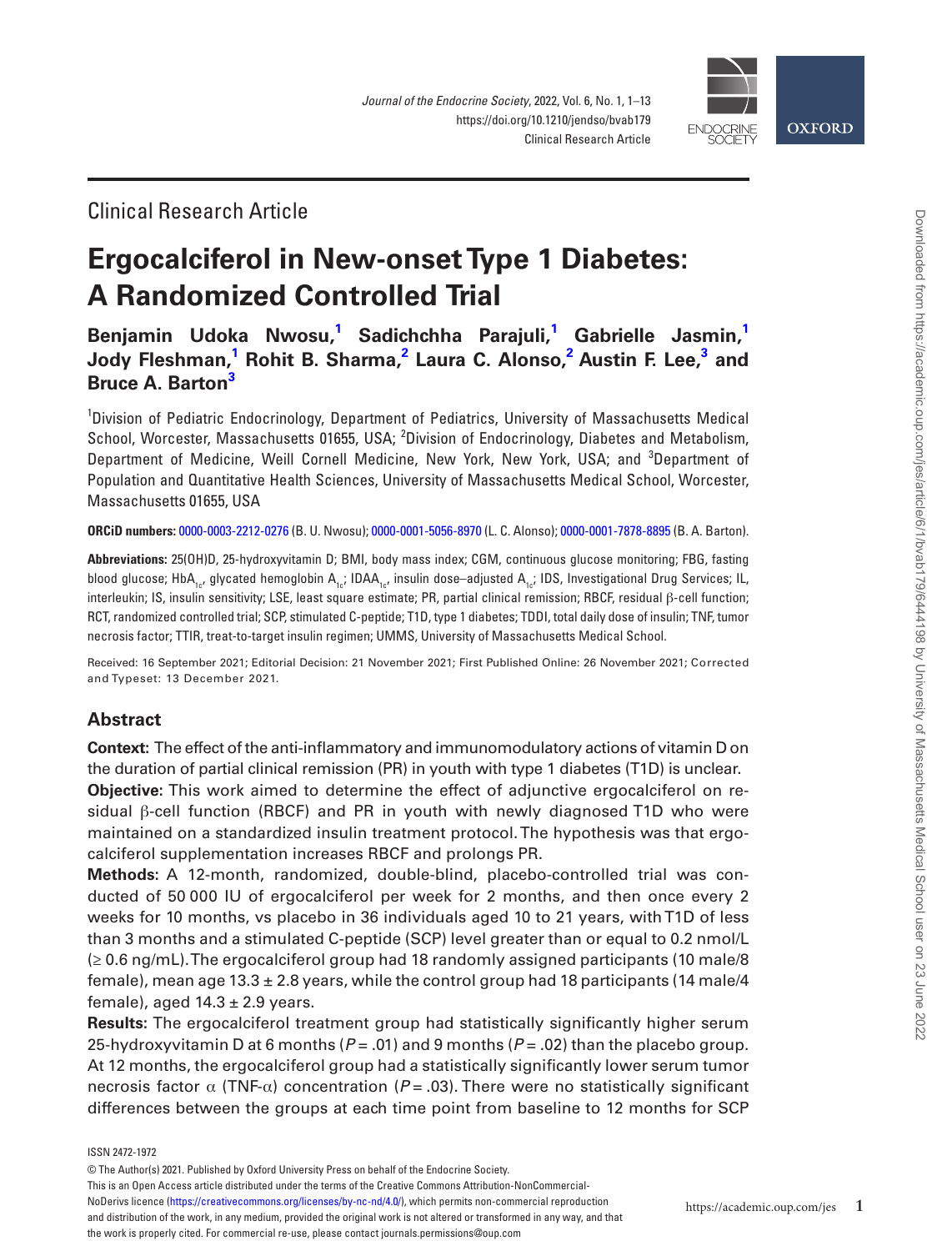concentration ( $P = .08$ ), glycated hemoglobin A<sub>1c</sub> (HbA<sub>1c</sub>) ( $P = .09$ ), insulin dose–adjusted  $A_{1c}$  (IDAA<sub>1c</sub>), or total daily dose of insulin. Temporal trends for rising HbA<sub>1c</sub> (*P* = .04) and IDAA<sub>1c</sub> ( $P = .02$ ) were statistically significantly blunted in the ergocalciferol group. **Conclusion:** Ergocalciferol statistically significantly reduced serum TNF-α concentration and the rates of increase both in  $A_{1c}$  and IDA $A_{1c}$ , suggesting a protection of RBCF and PR in youth with newly diagnosed T1D.

**Key Words:** type 1 diabetes, ergocalciferol, partial clinical remission, pediatrics, C-peptide

Type 1 diabetes (T1D) is a syndrome of persistent hyperglycemia resulting from autoimmune destruction of pancreatic β cells causing insulinopenia [\[1](#page-12-0)]. Fifty-percent of β-cell function may remain at T1D diagnosis, and this RBCF may persist for months or years [\[2](#page-12-1)-[4\]](#page-12-2). Longer duration of the partial clinical remission (PR), or "honeymoon" phase, of T1D improves glycemic control and reduces long-term complications [[5](#page-12-3), [6](#page-13-0)]. Efforts to block immune-mediated destruction of β cells with immunomodulatory and immunosuppressive agents have yielded promising trends but insufficient protection [[7](#page-13-1)[-10](#page-13-2)]. Vitamin D is safe and has immunomodulatory functions that could protect RBCF [[11](#page-13-3)]. Studies suggest the possibility that vitamin D supplementation may lengthen PR and increase RBCF [\[6,](#page-13-0) [11](#page-13-3)]. The rationale for this randomized controlled trial (RCT) was to establish the effect of an adequate dose of ergocalciferol on PR and RBCF.

We enrolled 48 individuals aged 10 to 21 years with newly diagnosed T1D in a 12-month RCT of ergocalciferol vs placebo to determine the effect of vitamin D on RBCF and PR in youth with newly diagnosed T1D. The hypothesis was that ergocalciferol would increase RBCF and prolong PR. The primary aim was to determine the effect of adjunctive ergocalciferol on RBCF and PR in youth with T1D. The primary outcome was the longitudinal change in peak stimulated C-peptide concentrations (SCP; a measure of RBCF).

## **Materials and Methods**

The study protocol [\[12\]](#page-13-4) was approved by the University of Massachusetts Medical School (UMMS) Institutional Review Board on May 27, 2016. The Federal Award Date was July 21, 2017. Study registration at Clinical Trials.gov was completed February 8, 2017, with a clinical trial identification number of NCT03046927. The Food and Drug Administration Regulatory Document Registration and Investigational New Drug approval were finalized June 20, 2017. The first study participant was enrolled October 19, 2017. The last participant completed the study April 12, 2021, and the study was closed April 20, 2021. Food and Drug Administration review from January 3 to 8, 2020, found the RCT to be in full compliance with federal regulations.

#### Study Design and Setting

This was an investigator-initiated, single-center, randomized, double-blind, parallel trial of ergocalciferol vs placebo treatments in youth with newly diagnosed T1D at a university teaching hospital.

#### **Participants**

Written informed consent was obtained from each participant's parent(s) and assent was obtained from minors. Individuals aged 18 years and older signed the consent form. Inclusion criteria were male and female individuals aged 10 to 21 years with new-onset T1D of less than 3 months' duration. All participants had a fasting C-peptide level of greater than 0.1 nmol/L (0.3 ng/mL) or SCP level greater than or equal to 0.2 nmol/L  $(\geq 0.6 \text{ ng})$ mL). The diagnosis of T1D was established by the presence of autoantibodies against islet antigens [\[13\]](#page-13-5). Individuals were excluded if they had eating disorders; active neoplasms; 25-hydroxyvitamin D [25(OH)D] level greater than 70 ng/mL; had received any investigational drug in the prior 6 months; were on medications other than insulin that could affect glycemia; pregnancy, breastfeeding, treatment with weight-altering therapies, systemic illnesses, recurrent hypoglycemia, or a history of 2 or more episodes of diabetic ketoacidosis in the preceding 3 months ([Fig. 1](#page-3-0)). At enrollment, all participants were receiving once-daily subcutaneous basal insulin injection, and premeal bolus insulin injections using insulin analogues. All participants employed a self-directed treat-to-target insulin regimen (TTIR) ([Table 1](#page-4-0)). [Fig. 1](#page-3-0) summarizes the study flow from screening to study conclusion.

## Methods

Participants were evaluated between 8 am to 10:30 am following an overnight fast.

#### **Anthropometry**

Anthropometric data were collected at each study visit. Height was measured to the nearest 0.1 cm using a wall-mounted stadiometer (Holtain Ltd). Weight was measured to the nearest 0.1 kg using an upright scale. Body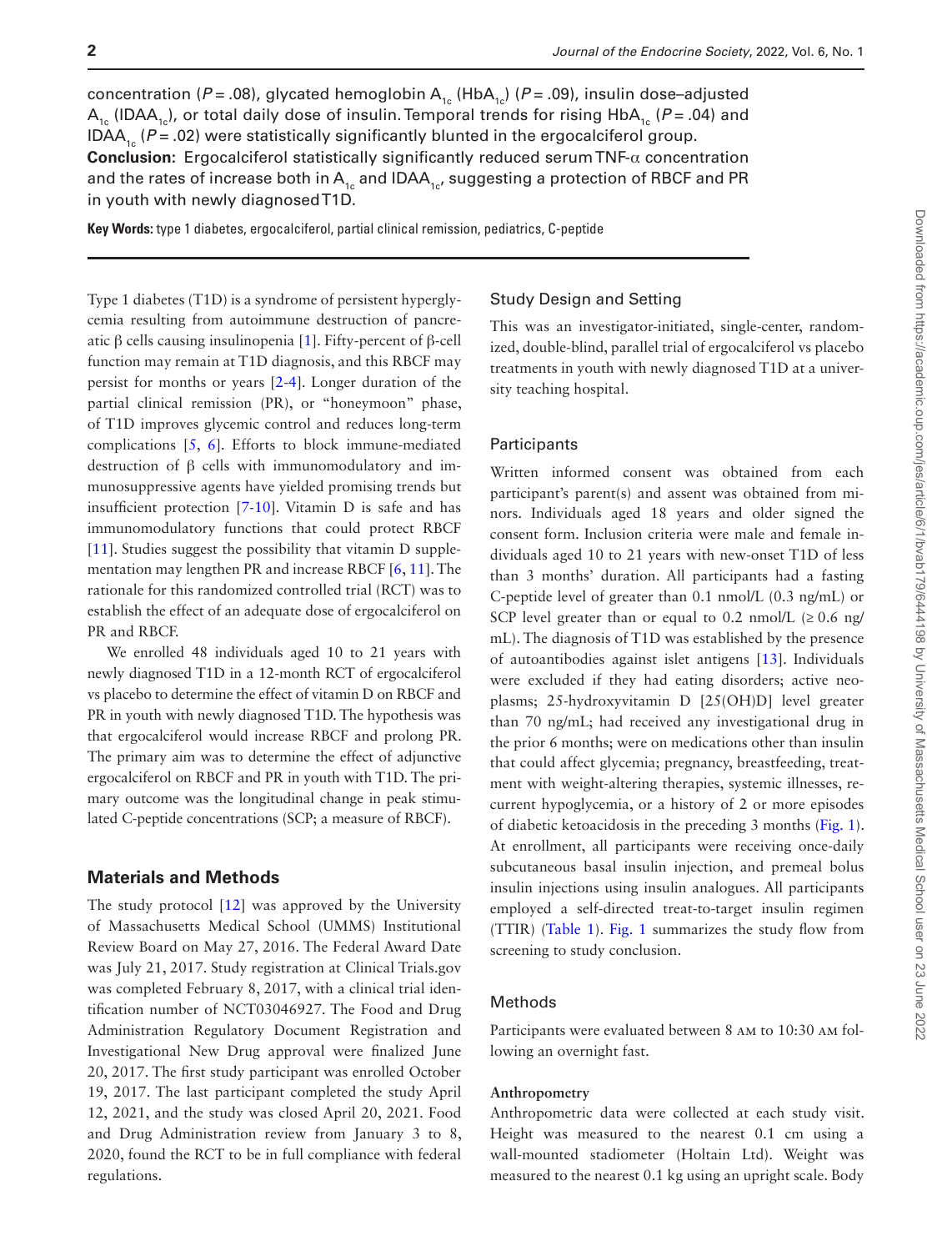

#### **CONSORT 2010 Flow Diagram**



<span id="page-3-0"></span>**Figure 1.** CONSORT (Consolidated Standards of Reporting Trials) flow diagram.

mass index (BMI) was calculated using the formula weight/ height<sup>2</sup> (kg/m<sup>2</sup>) and expressed as *z* scores. Waist circumference was measured to the nearest 0.1 cm at the superior border of the iliac crests.

#### **Biochemical studies**

*Mixed-meal tolerance test for stimulated C-peptide*. A mixed-meal tolerance test was performed between 8:30 am and 10:30 am following an overnight fast, with no injection of bolus insulin in the preceding 6 hours. Boost (formerly Sustacal, Mead Johnson), at a dose of 6 mL/kg (maximum 360 mL), was ingested in less than 10 minutes. Blood draws

were obtained for baseline glucose and C-peptide, and at 30 minutes and 90 minutes for post–mixed-meal C-peptide and glucose estimations [\[14](#page-13-6)]. Glucose and C-peptide were analyzed by the UMass Memorial Medical Center Biochemistry laboratory. SCP concentrations were analyzed by enzyme-linked immunosorbent assay using Quest Immunoassays on an Atellica IM Analyzer (Siemens) with less than 12% intra-assay and interassay coefficients of variability.

*Glycated hemoglobin A<sub>1c</sub>*. Blood samples for glycated hemoglobin  $A_{1c}$  (Hb $A_{1c}$ ) were obtained at each visit and were analyzed by the UMass Memorial Medical Center Biochemistry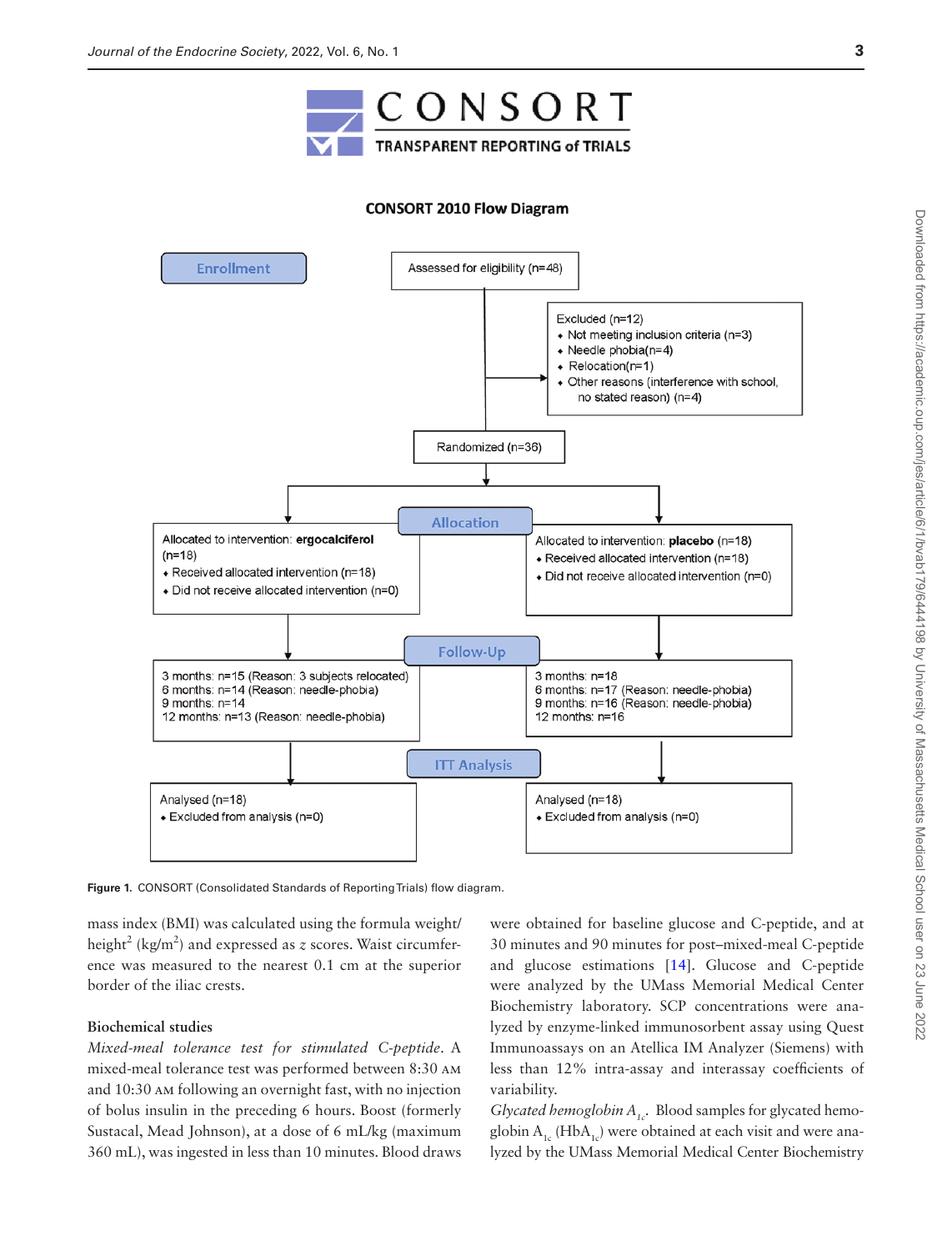laboratory.  $HbA_{1c}$  was measured by high-pressure liquid chromatography, which has an interassay variability of less than 1.5%, an intra-assay variability of less than 2.5%, and a normal range of 4.4% to 6.0% [\[15](#page-13-7), [16\]](#page-13-8).

*Cytokine assay methodology*. Plasma proinflammatory and anti-inflammatory cytokine levels (interferon-γ, interleukin [IL]-1β, IL-2, IL-4, IL-6, IL-8, IL-10, IL-12p70, IL-13, and tumor necrosis factor  $\alpha$  [TNF- $\alpha$ ]) were quantified using the Meso Scale Discovery V-PLEX plus kit (Meso Scale Diagnostics, catalog No. K15049G). The assay was performed according to the manufacturer's protocol. The intra-assay and interassay coefficients of variability were less than 10%.

#### **Study supplies**

Ergocalciferol and placebo were prepared as identical capsules by Boulevard Pharmaceutical Compounding Center [[17](#page-13-9)] and shipped directly to the Investigational Drug Services (IDS) of the UMMS, which maintained accountability logs for receipt and dispensing of study drugs.

#### **Procedure**

Following enrollment, all participants entered a run-in phase of 1 to 2 months' duration and started on TTIR. *Insulin adjustment.* At enrollment, all participants were on multiple daily injections. Long-acting insulin was selfadjusted by participants using TTIR based on a titration algorithm of  $(-1)$  to 0 to  $(+1)$  units to adjust basal insulin dose every third day to maintain fasting plasma glucose between 90 and 120 mg/dL (range, 5.0-6.7 mmol/L) (see

[Table 1\)](#page-4-0). Insulin-to-carbohydrate ratio, correction factor, ideal blood glucose, and insulin sensitivity (IS) factor were adjusted as needed for normoglycemia [\(Table 2\)](#page-4-1).

#### *Glucose data collection*

**Fingerstick glucose monitoring:** Fasting and nonfasting capillary glucose data were uploaded to the UMass MyCareTeam [[18](#page-13-10)] website every 4 weeks.

<span id="page-4-0"></span>**Table 1.** Titration algorithm for long-acting insulin

| Titration algorithm for long-acting insulin                 |                                                  |
|-------------------------------------------------------------|--------------------------------------------------|
| Average value of fasting plasma glucose for 3 consecutive d | Recommended long-acting insulin dose adjustments |
| $< 5.0$ mmol/L (90 mg/dL)                                   | Subtract 1 unit from total dose of detemir       |
| 5.0-6.7 mmol/L $(90-120 \text{ mg/dL})$                     | No adjustments                                   |
| $> 6.7$ mmol/L (120 mg/dL)                                  | Add 1 unit to total dose of detemir              |

<span id="page-4-1"></span>

| Table 2. Summary of daily capillary glucose goals |
|---------------------------------------------------|
|---------------------------------------------------|

| Time                  | Before breakfast | Before lunch or dinner | Before bedtime | 2 h after a meal | At $3 \text{ AM}$ |
|-----------------------|------------------|------------------------|----------------|------------------|-------------------|
| Glucose level, mmol/L | $5.0 - 6.7$      | 4.44-7.22              | > 5.56         | < 12.22          | > 5.56            |
| Glucose level, mg/dL  | $90 - 120$       | 80-130                 | >100           | < 220            | >100              |

**Continuous glucose monitoring (CGM):** Participants shared their glucose data with the study team via cloudbased data repositories.

**Hypoglycemia** was classified as nocturnal (plasma glu- $\cos\epsilon \leq 60$  mg/dL [3.3 mmol/L] 11 pm-6 AM); symptoms only (plasma glucose  $> 60$  mg/dL [3.3 mmol/L] or no measurement); minor (plasma glucose < 60 mg/dL [3.3 mmol/L]; and major (hypoglycemia requiring third-party assistance) [[19](#page-13-11)]. To prevent nocturnal hypoglycemia, participants targeted a prebedtime and nocturnal glucose level greater than 100 mg/dL (5.6 mmol/L) (see [Table 2](#page-4-1)).

*Nutrition and exercise.* A registered dietician instructed all participants on medical nutrition therapy at study entry and at 6 months. No specific exercise regimen was prescribed. *Randomization protocol.* Participants were randomly assigned to either ergocalciferol or placebo at the conclusion of the run-in phase. The random treatment assignments were generated using a permuted block design with random block sizes of 2, 4, or 6 by the Quantitative Methods Core and administered by the IDS, both at UMMS.

#### Ergocalciferol Treatment

The study group received ergocalciferol 50 000 international units (IU) orally once weekly for 2 months, and then once every other week for 10 months to maintain serum 25(OH)D concentration between 20 and 100 ng/dL. This dose was determined to be below the standard tolerable upper intake level for ergocalciferol for people older than 9 years [\[20\]](#page-13-12) and thus unlikely to lead to ergocalciferol toxicity. This dosing regimen was chosen to ensure an early increase in the serum 25(OH)D concentration.

Forty-eight participants were enrolled, and 12 individuals were excluded before randomization (see [Fig. 1](#page-3-0)). Thirty-six participants were randomly assigned to either ergocalciferol  $(n = 18)$  or placebo  $(n = 18)$  after stratification by BMI into normal-weight (BMI < 85th percentile) and overweight/obese individuals (BMI  $\geq$  85th percentile).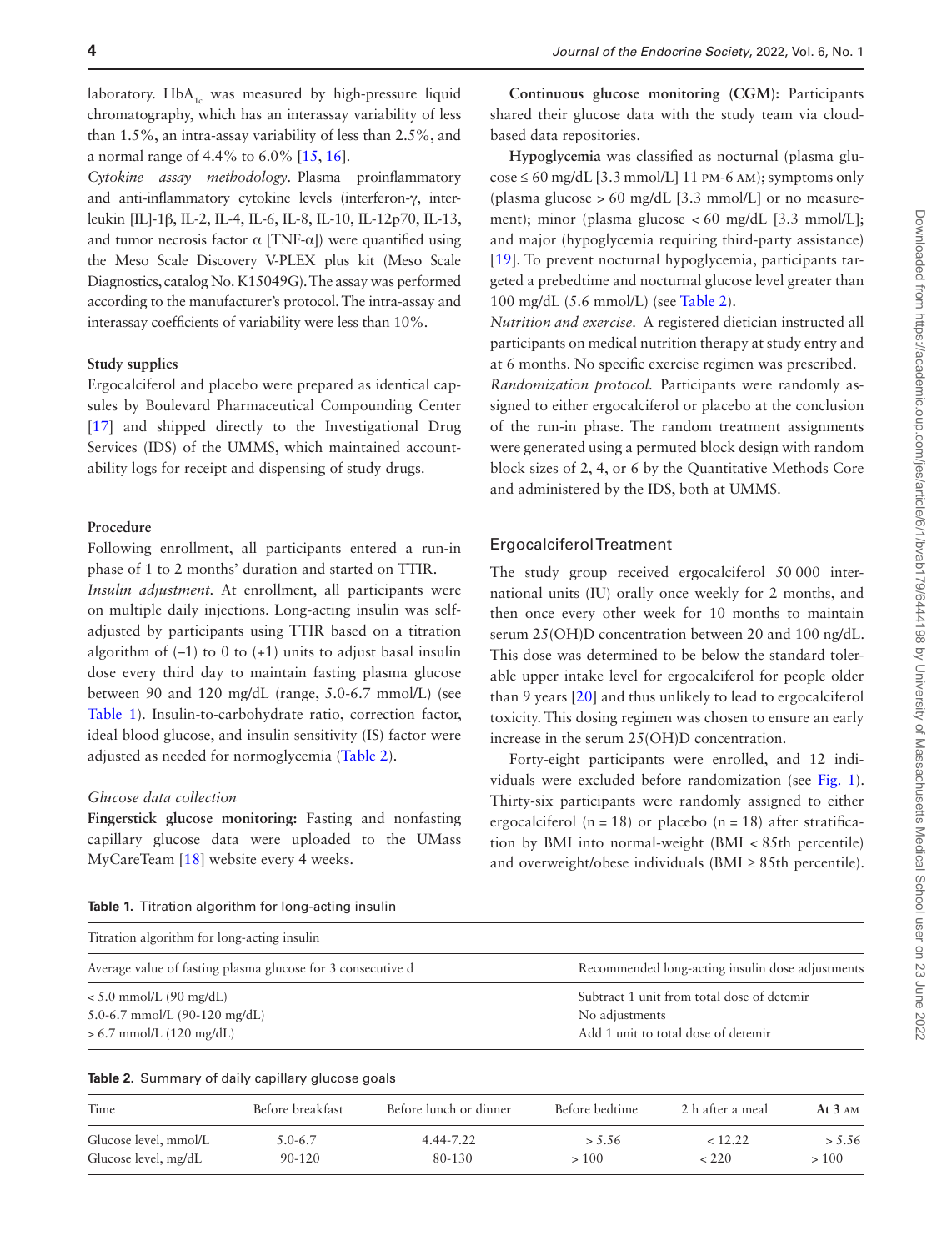Nine individuals from the normal-weight group received ergocalciferol, and 9 individuals from the overweight/obese group received ergocalciferol. Participants received similarappearing pills and pill-counting dosettes to monitor compliance.

## Randomization-Allocation Concealment

Double-blinded treatments were allocated using sequentially numbered drug containers. Concealed treatment allocation was made by the IDS, which also secured blinding codes during the trial. IDS maintained a sealed copy of the randomization sequence at the investigation site in case of the need for emergency unblinding.

#### Randomization-Implementation

The IDS established the randomization sequence. Trial endocrinologists enrolled patients to the study. A pharmacist, unconnected with the study, assigned participants to the groups.

#### Blinding

Participants and investigators were blinded to the identity of the study products. IDS maintained blinding information throughout the study duration. At study conclusion, the randomization code was decrypted in a 2-step procedure: first step, treatment A or B; second step, A equal to ergocalciferol and B equal to placebo. All statistical analyses were performed after the second step of unblinding.

#### **Objectives**

The primary objective was to determine the effect of adjunctive ergocalciferol on RBCF and PR in youth with newly diagnosed T1D.

The secondary objectives were to determine the longitudinal changes in insulin dose–adjusted A1c (IDAA<sub>1c</sub>),  $HbA_{1c}$ , fasting blood glucose (FBS), total daily dose of insulin (TDDI), and inflammatory cytokines between the groups.

#### **Outcomes**

#### **Primary outcome**

The primary outcome was the comparison of changes in baseline and SCP levels between the ergocalciferol and placebo groups over 12 months.

#### **Secondary outcomes**

The second outcome was the comparison of the changes in glycemia,  $IDAA_{1c}$ , and inflammatory markers.

*Safety parameters.* Safety parameters included monitoring of 25(OH)D, calcium, phosphorus, urinary calciumcreatinine ratio in all participants, and pregnancy tests in female participants.

#### Protocol Deviations

#### **COVID-19 pandemic lockdown**

Participant study visits were suspended from March 16 through June 19, 2020, because of a temporary closure of the Clinical Research Center for precautionary measures. Following the lifting of the lockdown, 2 individuals left the study because of fear of contracting the virus at the Clinical Research Center. One of these 2 participants was later determined to be in the placebo group, and the other was in the ergocalciferol group.

#### Compliance Monitoring Measures

Compliance was monitored by frequent review of MyCareTeam software downloads, along with CGM downloads, counting of pills in the dosettes during clinic visits, review of study drug administration diaries, and the review of participants' home documentation of glucose data. Analysis of compliance parameters and pharmacy records showed no difference in compliance between the 2 groups. Data on CGM metrics are not shown because fewer than 8 participants used the CGM in each group.

#### Statistical Analyses

#### **Sample size and power calculation**

The planned sample size was based on establishing a stable estimate (with a 2-sided 95% CI) for the difference in C-peptide between the 2 treatment groups. Based on the assumption of a meaningful difference of 20% [\[21\]](#page-13-13) from a baseline C-peptide level of 0.80 ng/mL [\[6](#page-13-0)] with an SD at 12 months of follow-up of 0.38 ng/mL [[6\]](#page-13-0), a sample size of 24 per group would produce a distance from the mean difference to the limit of the 2-sided 95% CI of  $\pm$  0.22 ng/mL. This sample size was also sufficient to produce a Cohen effect size  $(f^2)$  of almost 0.30, a moderate to large effect size, for the least-squares adjusted treatment differences, which is expected for this size study. In contrast, we were able to randomly assigned 36 participants, rather than the planned 48. This affected the size of the 95% CI, increasing it from  $\pm$  0.22 ng/mL for the planned sample size to  $\pm$  0.26 ng/mL, but had little effect on the effect size.

Statistical analysis was based on the intent-to-treat principle. Participant characteristics were summarized using means and SDs. Group-specific comparisons of anthropometric and biochemical parameters were performed at baseline using 2-sample *t* test (or Satterthwaite test for unequal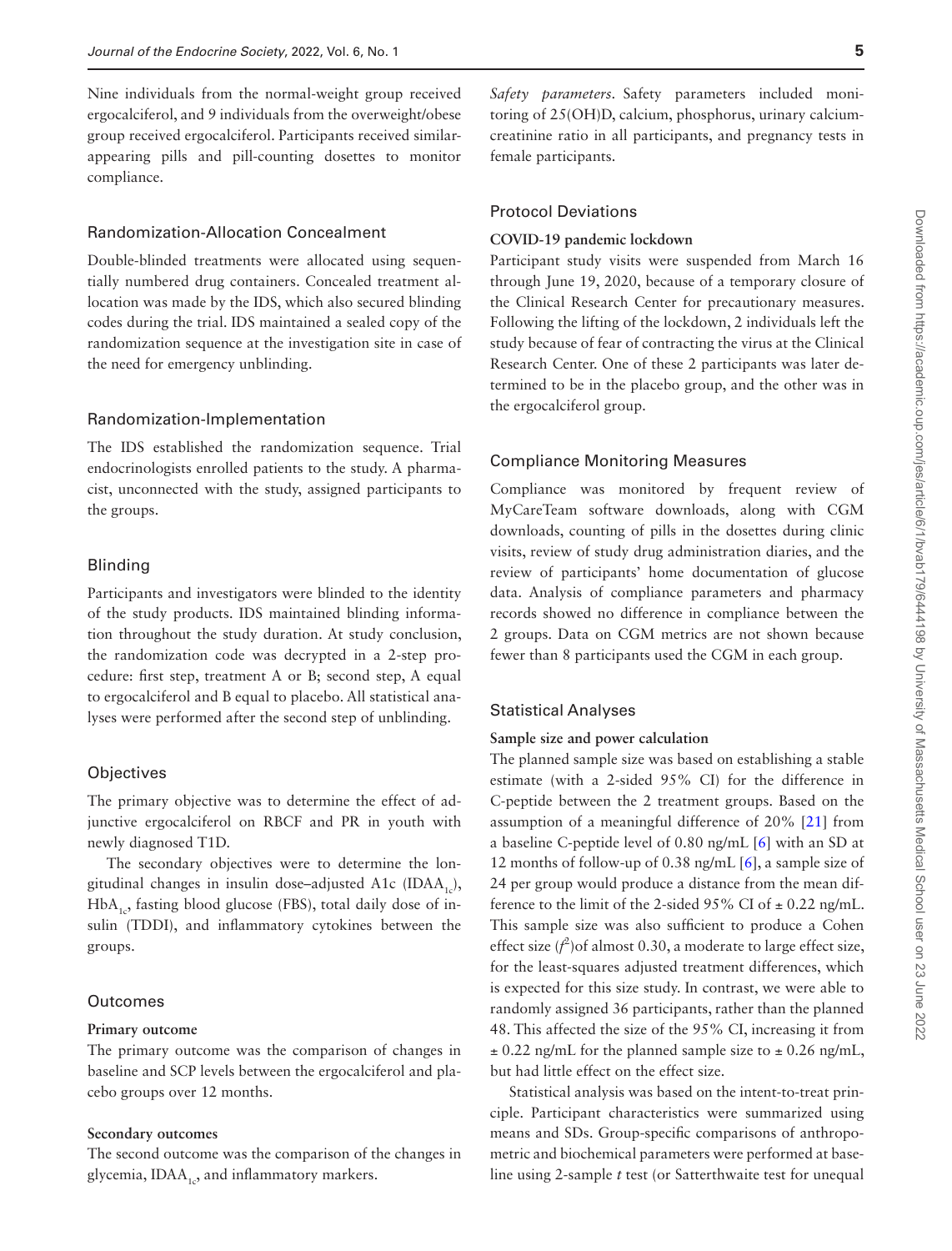variances) for continuous variables and the chi-square test for dichotomized variables. Differences in treatment effects between the 2 groups were evaluated by comparison of the 5 study time points for the outcomes of interest, using generalized linear regression model on outcome variables, with regressors being treatment group, time, and their interaction term. A statistically significant interaction term indicates different patterns of trend over time between the 2 groups. The generalized estimating equations method was used to account for correlations between repeated measures. All analyses were performed using SAS 9.4.

## **Results**

#### Baseline Characteristics

[Table 3](#page-6-0) shows a comparison of the baseline characteristics of the placebo and the ergocalciferol groups. There were no statistically significant differences between the 2 groups at study entry.

# Achieved Serum 25-Hydroxyvitamin D Concentration

Serum 25(OH)D concentration ([Fig. 2\)](#page-7-0) was statistically significantly higher in the ergocalciferol group compared to the placebo group at 6 months ( $P = .01$ ) and at 9 months ( $P = .02$ ).

#### Anthropometric Parameters and C-Peptide Levels

There were no statistically significant differences in change from baseline to 12 months in systolic and diastolic blood pressure, BMI *z* score, and waist circumference between the 2 groups [\(Tables 3](#page-6-0) and [4](#page-8-0)). There was no statistically significant difference in the overall mean of fasting C-peptide concentration between the 2 groups during the trial (*P* = .54) [\(Table 5](#page-9-0), [Fig. 3A\)](#page-10-0), nor in fasting C-peptide trend over time  $(P = .72)$ . Similarly, for SCP neither the overall mean (*P* = .08) (see [Table 5,](#page-9-0) [Fig. 3B\)](#page-10-0), nor temporal trend  $(P = .31)$  was different between the groups.

# Glycated Hemoglobin  $A_{1c}$ , Fasting Blood Glucose, and Total Daily Dose of Insulin

Trend analysis showed an increase in  $HbA_{1c}$  for the combined groups  $(P < .001; Fig. 3C)$  $(P < .001; Fig. 3C)$ . Although there was no statistically significant difference in the overall mean of HbA<sub>1c</sub> between the groups ( $P = .09$ ) (see [Table 5\)](#page-9-0), there was a faster rate of increase in  $HbA_{1c}$  in the placebo group, mean rate of change of 0.46% every 3 months, compared to the ergocalciferol group, mean rate of change of 0.14% every 3 months,  $(P = .04)$  (see [Table 5](#page-9-0), [Fig. 3C\)](#page-10-0). There were no significant differences in trend between the groups for FBG ( $P = .10$ ) and TDDI ( $P = .10$ ) (see [Table 5](#page-9-0)).

<span id="page-6-0"></span>**Table 3.** Baseline anthropometric and biochemical characteristics of participants

| Parameters                          |             | Placebo $(n = 18)$ | Ergocalciferol ( $n = 18$ ) | $\boldsymbol{P}$ |             |
|-------------------------------------|-------------|--------------------|-----------------------------|------------------|-------------|
|                                     | Mean        | <b>SD</b>          | Mean                        | SD.              |             |
| Age, y                              | 14.28       | 2.86               | 13.25                       | 2.76             | .28         |
| Height, cm                          | 158.65      | 11.30              | 156.12                      | 12.77            | .53         |
| Height $z$ score                    | 0.48        | 1.18               | 0.50                        | 0.73             | .93         |
| Weight, kg                          | 56.16       | 14.66              | 53.33                       | 15.19            | .58         |
| Weight $z$ score                    | 0.67        | 0.68               | 0.86                        | 0.81             | .45         |
| Body mass index                     | 22.01       | 4.15               | 22.03                       | 5.41             | .99         |
| Body mass index z score             | 0.74        | 0.68               | 0.89                        | 0.94             | .59         |
| Waist circumference, cm             | 76.22       | 11.56              | 76.16                       | 14.83            | .99         |
| Systolic blood pressure, mm Hg      | 104.94      | 9.06               | 106.44                      | 10.60            | .65         |
| Diastolic blood pressure, mm Hg     | 64.67       | 6.80               | 64.72                       | 9.14             | .98         |
| Fasting plasma glucose, mg/dL       | 111.13      | 35.78              | 125.83                      | 25.00            | .18         |
| $HbA_{1c}$ , %                      | 7.47        | 1.69               | 7.62                        | 1.35             | .77         |
| TDD insulin, units/d                | 27.17       | 14.41              | 37.00                       | 29.61            | .23         |
| TDD insulin, units/kg/d             | 0.48        | 0.23               | 0.51                        | 0.23             | .72         |
| TDD long-acting insulin only, units | 14.14       | 7.30               | 18.50                       | 14.81            | .28         |
|                                     | $\mathbf n$ | $\%$               | $\mathbf n$                 | $\%$             |             |
| Male sex                            | 14          | 77.9               | 10                          | 55.6             | .16         |
| White ethnicity                     | 15          | 88.2               | 12                          | 85.7             | $\geq .999$ |
| Pubertal stage, Tanner II-V         | 10          | 71.4               | 12                          | 85.7             | .65         |

*P* values for continuous variables were obtained by 2 sample *t* test, or Satterthwaite test in case variances were not equal, and for dichotomized variables, either chi-square or Fisher exact test, whichever was appropriate.

Abbreviations: HbA<sub>1c</sub>, glycated hemoglobin A<sub>1c</sub>; SDS, SD score; TDDI, total daily dose of insulin.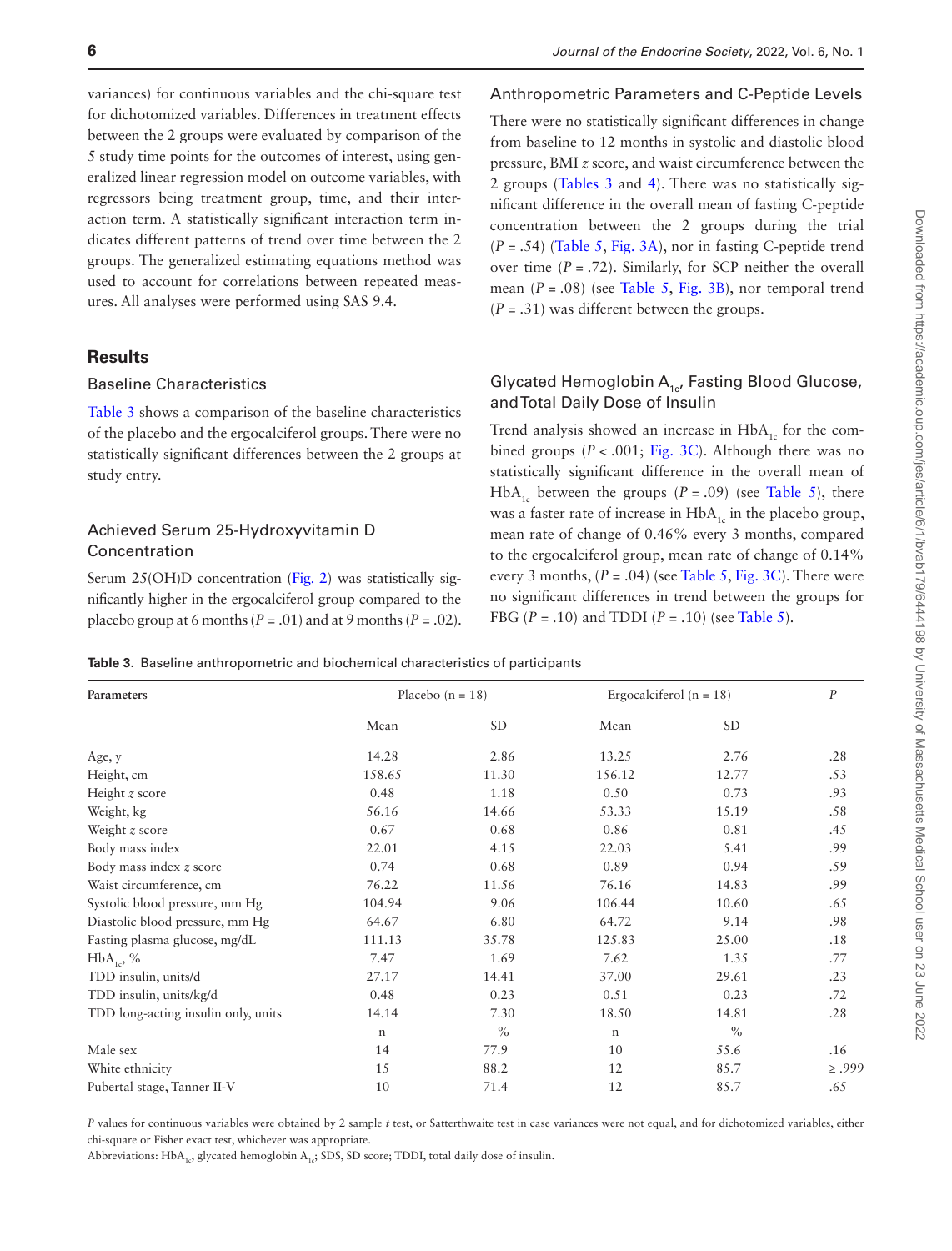

**Figure 2.** A graph of the changes in 25-hyroxyvitamin D concentration in a 12-month randomized controlled trial (RCT) of ergocalciferol in youth with new-onset type 1 diabetes. The graph shows a statistically significantly higher 25-hydroxyvitamin D concentration in the ergocalciferol group compared to the placebo at 6 months ( $P = .01$ ) and at 9 months ( $P = .02$ ). All *P* values were adjusted for multiple comparisons.

#### Insulin Dose–adjusted  $A_{1c}$

 $IDAA<sub>1c</sub>$  increased over time in the combined placebo and ergocalciferol groups  $(P < .001;$  [Fig. 3D\)](#page-10-0). IDAA<sub>1c</sub> was lower in the placebo group at 3 months  $(P = .05)$ , but subsequently rose sharply in the placebo group, at a mean rate of change of 0.77 every 3 months, whereas the increase was significantly blunted in the ergocalciferol group, at a mean rate of change of  $0.30$  every 3 months  $(P = .02)$  (see [Fig. 3D](#page-10-0)).

#### Longitudinal Changes in Cytokines

[Fig. 4](#page-10-1) shows the longitudinal changes in serum TNF- $\alpha$ concentration. The mean rate of change in TNF- $\alpha$  was 0.03 per 3 months for the placebo group, and –0.01 per 3 months for the ergocalciferol group  $(P = .20)$ . At 12 months, the ergocalciferol group had a statistically significantly lower serum TNF- $\alpha$  concentration than the placebo group,  $1.12 \pm 0.1$  pg/mL vs  $1.32 \pm 0.3$  pg/mL (*P* = .03) [\(Table 6\)](#page-11-0).

# Occurrence of Dysglycemia and Other Adverse Events

Adverse events are summarized in [Table 7.](#page-12-4) One individual in the placebo group had an episode of diabetic ketoacidosis, while another participant in the placebo group had a confirmed COVID-19 infection. Biochemical monitoring showed no evidence of hypercalcemia, hypercalciuria, vitamin D toxicity, or pregnancy (data not shown).

### <span id="page-7-0"></span>**Discussion**

Our RCT showed that vitamin D's actions are better demonstrated by a functional dynamic marker,  $IDAA_{1,2}$ , than an absolute, static test, SCP. Despite a statistically significant increase in serum 25(OH)D in the ergocalciferol group compared to the placebo group at 6 and 9 months, this 12-month RCT found no statistically significant differences between the groups for the duration of PR, magnitude of RBCF, IDAA<sub>1c</sub>, and glycemia. However, a statistically significantly faster rate of increase of  $HbA_1$  and  $IDAA_1$ values in the placebo group suggested a faster rate of loss of RBCF in that group, which indicates protection of RBCF by high-dose ergocalciferol supplementation in the experimental group. These results are supported by a recent report on the limitations of SCP concentration to denote PR [[22](#page-13-14)]. In that study, 55% of children and adolescents with a SCP greater than 300 pmol/L (0.9 ng/mL) at 14.5 months after T1D diagnosis had low IS and thus failed to demonstrate the classic PR phenotype when assessed by  $IDAA_1$ [[22](#page-13-14)]. The authors noted that differences in IS exist in PR and suggested that patients in PR with low IS could benefit from interventions to improve IS, and thus blunt increases in IDAA<sub>1c</sub> values [\[22](#page-13-14)]. Thus, IDAA<sub>1c</sub> is a superior marker for PR than SCP [\[22](#page-13-14)].

The statistically significantly lower serum TNF- $\alpha$  concentration, a proinflammatory agent [\[23](#page-13-15)], in the ergocalciferol group is mechanistically significant because it suggests that vitamin D could lower inflammation in early T1D by decreasing serum TNF-α concentrations. IL-2 promotes regulatory T cells [[24\]](#page-13-16); however, the apparently higher IL-2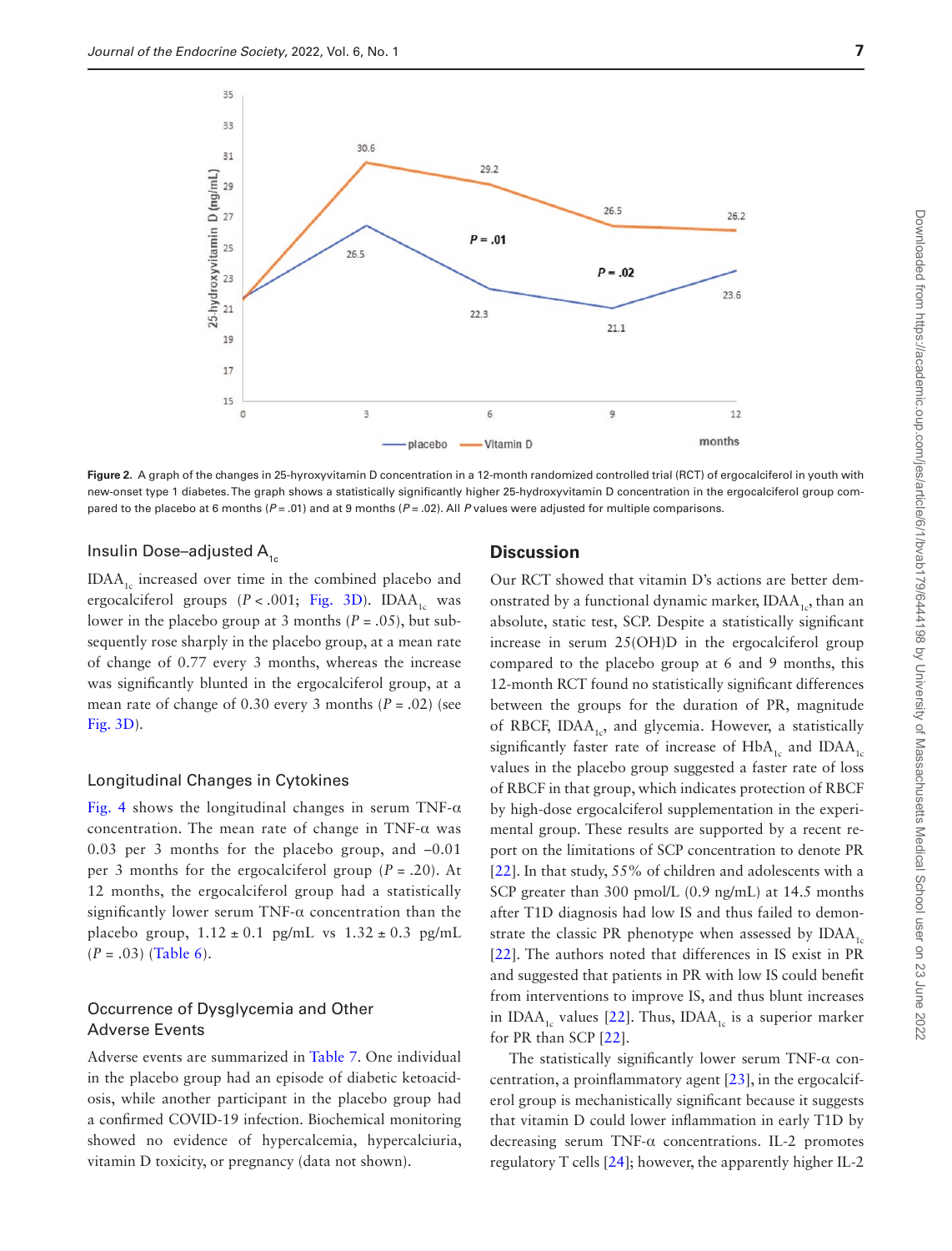| Parameter                       | Time            | Placebo $(n = 18)$ |           |       | Ergocalciferol ( $n = 18$ ) | P, from LSE estimates |  |
|---------------------------------|-----------------|--------------------|-----------|-------|-----------------------------|-----------------------|--|
|                                 |                 | Mean               | <b>SD</b> | Mean  | $\operatorname{SD}$         |                       |  |
| Systolic blood pressure, mm Hg  | Baseline        | 104.9              | 9.1       | 106.4 | 10.6                        | .64                   |  |
|                                 | Mo3             | 105.0              | 10.5      | 105.0 | 9.1                         | .61                   |  |
|                                 | Mo <sub>6</sub> | 108.8              | 9.9       | 107.4 | 13.8                        | .91                   |  |
|                                 | Mo 9            | 110.1              | 11.5      | 109.3 | 13.9                        | .88                   |  |
|                                 | Mo 12           | 109.1              | 10.4      | 107.3 | 12.6                        | .84                   |  |
| Diastolic blood pressure, mm Hg | Baseline        | 64.7               | 6.8       | 64.7  | 9.1                         | .98                   |  |
|                                 | Mo <sub>3</sub> | 67.2               | 7.4       | 65.6  | 8.5                         | .84                   |  |
|                                 | Mo <sub>6</sub> | 66.5               | 7.0       | 67.2  | 9.2                         | .62                   |  |
|                                 | Mo 9            | 69.8               | 8.1       | 67.8  | 9.0                         | .71                   |  |
|                                 | Mo 12           | 69.6               | 10.3      | 66.3  | 11.3                        | .49                   |  |
| Body mass index                 | Baseline        | 22.0               | 4.2       | 22.0  | 5.4                         | .99                   |  |
|                                 | Month 3         | 22.2               | 4.7       | 22.1  | 6.1                         | .84                   |  |
|                                 | Mo <sub>6</sub> | 22.3               | 4.4       | 22.1  | 6.1                         | .59                   |  |
|                                 | Mo 9            | 21.9               | 4.5       | 22.1  | 6.2                         | .63                   |  |
|                                 | Mo 12           | 22.0               | 4.8       | 22.6  | 6.0                         | .48                   |  |
| Body mass index, z score        | Baseline        | 0.74               | 0.68      | 0.89  | 0.94                        | $.58\,$               |  |
|                                 | Mo <sub>3</sub> | 0.74               | 0.82      | 0.74  | 0.99                        | .68                   |  |
|                                 | Mo <sub>6</sub> | 0.66               | 0.80      | 0.65  | 1.11                        | .71                   |  |
|                                 | Mo 9            | 0.51               | 0.80      | 0.60  | 1.13                        | .69                   |  |
|                                 | Mo 12           | 0.44               | 0.89      | 0.65  | 1.08                        | .32                   |  |
| Waist circumference, cm         | Baseline        | 76.2               | 11.6      | 76.2  | 14.8                        | .96                   |  |
|                                 | Mo <sub>3</sub> | 73.2               | 14.4      | 74.1  | 13.2                        | .54                   |  |
|                                 | Mo <sub>6</sub> | 76.2               | 13.6      | 73.9  | 12.0                        | .88                   |  |
|                                 | Mo 9            | 72.9               | 14.4      | 70.7  | 15.0                        | .85                   |  |
|                                 | Mo 12           | 75.2               | 11.6      | 75.3  | 14.3                        | .80                   |  |
|                                 |                 |                    |           |       |                             |                       |  |

<span id="page-8-0"></span>**Table 4.** Longitudinal changes in clinical parameters during the trial

Abbreviation: LSE, least square estimates, based on generalized linear model with repeated measures.

levels in the ergocalciferol group were due to one individual with extremely high levels throughout the study and was not a treatment effect.

Glycemic control was optimized in both groups by the application of TTIR  $[17, 19]$  $[17, 19]$  $[17, 19]$  $[17, 19]$  so the overall average HbA<sub>1c</sub> levels for the ergocalciferol and placebo groups were 7.51% vs 7.61%  $(P = .79)$ . This robust degree of glycemic control from TTIR could have prevented the detection of small differences in glycemia arising from ergocalciferol supplementation. Also, despite aggressive ergocalciferol dosing, the mean achieved serum 25(OH)D in the treatment group peaked at 30.6 ng/mL, possibly too low for maximal benefit.

It is unclear why the study participants did not attain much higher serum 25(OH)D concentrations than 30.6 ng/ mL while receiving 50 000 IU of ergocalciferol weekly for 2 months, and then 25 000 IU weekly for 10 months. However, a similar peak 25(OH)D concentration was reported from India by Khadilkar et al [\[25](#page-13-17)] in an RCT of 50 girls aged 14 to 15 years who received 300 000 IU of ergocalciferol or placebo 4 times in one year while on 250-mg elemental calcium daily. Khadilkar and colleagues reported

a peak serum 25(OH)D concentration of 30.2 ng/mL in the experimental arm, and 11.2 ng/mL in the placebo arm. The similarity of these peak 25(OH)D concentrations from studies conducted both in temperate and tropical climates argues against the effect of seasonality on peak 25(OH)D concentrations in this study.

A number of reasons have been advanced to explain failures of RCTs to demonstrate the expected health benefits of vitamin D supplementation [\[26](#page-13-18)]. These include study design effects that could affect the attainment and maintenance of elevated 25(OH)D concentrations; variations in 25(OH)D effect thresholds; nonsupplemental vitamin D intakes during RCTs and variations in the intestinal absorption of vitamin D; the effect of dietary factors that modulate vitamin D efficiency; and the variation of serum 25OHD values with genetic polymorphisms [[11](#page-13-3), [26](#page-13-18), [27](#page-13-19)]. A possible study design effect on this study is the preponderance of male participants, who usually have robust PR [[28](#page-13-20)], in the placebo arm compared to the ergocalciferol arm. This could explain the initial robust PR in the placebo arm that was then followed by an accelerated loss of RBCF; whereas individuals in the ergocalciferol arm, though made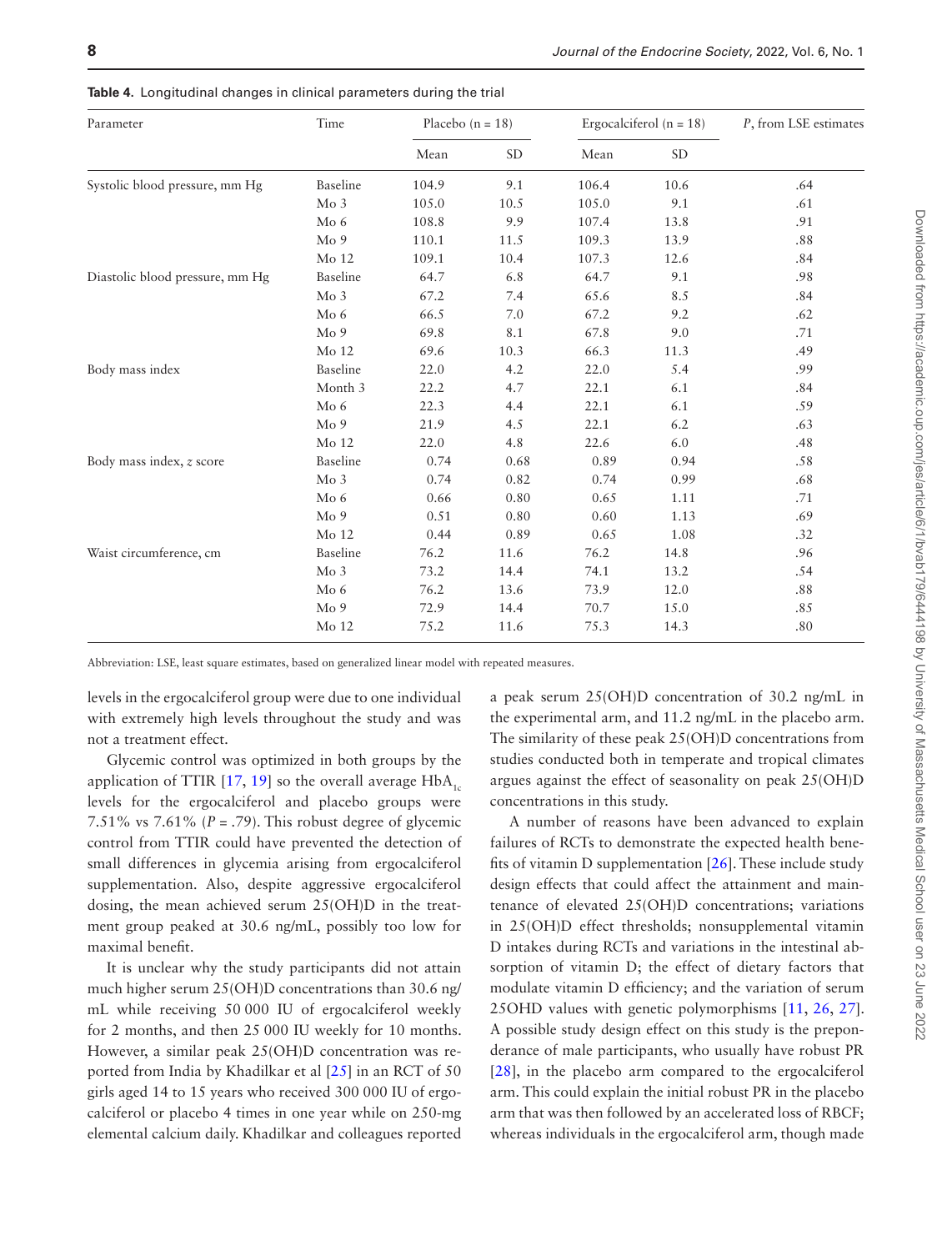<span id="page-9-0"></span>

|  |  |  |  |  |  | <b>Table 5.</b> Longitudinal changes in therapeutic and biochemical parameters during the trial |
|--|--|--|--|--|--|-------------------------------------------------------------------------------------------------|
|--|--|--|--|--|--|-------------------------------------------------------------------------------------------------|

| <b>SD</b><br>LSE<br>$\ensuremath{\mathsf{SE}}$<br>Difference<br>Mean<br><b>SD</b><br>Mean<br><b>SE</b><br>LSE<br>Overall<br>Difference at specific<br>Difference<br>in overall<br>time (adjusted for<br>Mean<br>trend<br>in trend<br>mean<br>multiple comparisons)<br>mean<br>TDDI, units/kg/d<br>.097<br>.046<br>.001<br>0.06<br>Baseline<br>0.48<br>0.23<br>0.51<br>0.23<br>0.48<br>0.05<br>0.55<br>.41<br>.049<br>Mo 3<br>0.46<br>0.62<br>0.36<br>0.05<br>0.62<br>0.08<br>0.18<br>0.43<br>Mo 6<br>0.30<br>0.08<br>.06<br>0.49<br>0.27<br>0.62<br>0.48<br>0.06<br>0.67<br>Mo 9<br>0.28<br>0.69<br>0.26<br>0.07<br>0.07<br>.31<br>0.62<br>0.63<br>0.73<br>Mo 12<br>0.67<br>0.30<br>0.24<br>0.67<br>0.07<br>0.72<br>0.07<br>.65<br>0.65<br>FBG, mg/dL<br>.13<br>.03<br>.10<br>$\boldsymbol{9}$<br>Baseline<br>111<br>36<br>126<br>25<br>115<br>126<br>6<br>.31<br>Mo 3<br>131<br>53<br>157<br>157<br>.17<br>61<br>130<br>12<br>15<br>Mo 6<br>147<br>14<br>.97<br>146<br>72<br>146<br>54<br>146<br>17<br>Mo 9<br>43<br>.75<br>140<br>61<br>141<br>137<br>16<br>143<br>12<br>Mo 12<br>158<br>61<br>145<br>49<br>158<br>15<br>145<br>14<br>.52<br>Fasting C-peptide, ng/mL<br>.54<br>.01<br>.72<br>Baseline<br>0.68<br>0.40<br>0.80<br>0.82<br>0.71<br>0.10<br>0.80<br>0.19<br>.67<br>Mo 3<br>0.71<br>.90<br>0.65<br>0.38<br>0.59<br>0.40<br>0.69<br>0.09<br>0.12<br>Mo 6<br>0.71<br>0.29<br>0.08<br>.19<br>0.55<br>0.46<br>0.71<br>0.13<br>0.51<br>Mo <sub>9</sub><br>0.44<br>0.24<br>0.42<br>0.24<br>0.49<br>0.07<br>0.46<br>0.06<br>.80<br>Mo 12<br>0.50<br>0.47<br>0.35<br>0.21<br>0.50<br>0.37<br>0.06<br>.29<br>0.11<br>Stimulated C-peptide, ng/mL<br>.08<br>$-.001$<br>.31<br>Baseline<br>2.22<br>0.28<br>.24<br>1.31<br>1.78<br>1.18<br>2.27<br>0.31<br>1.78<br>$Mo$ 3<br>.55<br>1.74<br>0.94<br>1.28<br>0.78<br>1.76<br>0.21<br>1.56<br>0.25<br>0.92<br>0.26<br>.73<br>Mo 6<br>1.51<br>1.08<br>1.17<br>1.53<br>0.25<br>1.40<br>Mo 9<br>1.05<br>0.84<br>0.24<br>.79<br>1.35<br>1.34<br>1.36<br>0.31<br>1.25<br>0.22<br>Mo 12<br>1.14<br>1.27<br>0.82<br>0.77<br>1.15<br>0.29<br>1.05<br>.80<br>$-.001$<br>.04<br>$HbA_{1c}$ , %<br>.09<br>Baseline<br>7.47<br>1.69<br>7.62<br>1.35<br>7.47<br>0.39<br>7.62<br>0.32<br>.76<br>$Mo$ 3<br>6.67<br>1.23<br>7.20<br>1.54<br>0.28<br>7.25<br>0.37<br>.21<br>6.67<br>Mo 6<br>7.12<br>7.26<br>7.15<br>0.34<br>7.28<br>0.27<br>.77<br>1.51<br>1.18<br>Mo <sub>9</sub><br>7.59<br>1.37<br>7.50<br>1.42<br>7.61<br>0.32<br>7.48<br>0.35<br>.77<br>Mo 12<br>0.57<br>.59<br>8.01<br>1.70<br>7.64<br>2.14<br>8.03<br>0.41<br>7.65<br>$< .001$<br>$IDAA_{1c}$<br>.03<br>.02<br>Baseline<br>9.4<br>2.4<br>9.7<br>1.8<br>0.6<br>9.9<br>0.4<br>9.4<br>.51<br>Mo 3<br>1.8<br>9.7<br>9.7<br>0.6<br>.05<br>8.5<br>2.3<br>8.4<br>0.4<br>Mo 6<br>9.0<br>2.4<br>9.8<br>1.9<br>9.0<br>0.5<br>10.0<br>0.5<br>.17<br>Mo 9<br>0.5<br>10.1<br>2.2<br>10.2<br>2.1<br>10.1<br>10.4<br>0.5<br>.62<br>2.5<br>2.3<br>.89<br>$Mo$ 12<br>10.7<br>10.3<br>10.7<br>0.6<br>10.6<br>0.6 | Parameter | Placebo<br>$(n = 18)$ |  | Ergocalciferol<br>$(n = 18)$ | Placebo<br>$(n = 18)$ | Ergocalciferol<br>$(n = 18)$ |  | $\cal P$ |  |
|-------------------------------------------------------------------------------------------------------------------------------------------------------------------------------------------------------------------------------------------------------------------------------------------------------------------------------------------------------------------------------------------------------------------------------------------------------------------------------------------------------------------------------------------------------------------------------------------------------------------------------------------------------------------------------------------------------------------------------------------------------------------------------------------------------------------------------------------------------------------------------------------------------------------------------------------------------------------------------------------------------------------------------------------------------------------------------------------------------------------------------------------------------------------------------------------------------------------------------------------------------------------------------------------------------------------------------------------------------------------------------------------------------------------------------------------------------------------------------------------------------------------------------------------------------------------------------------------------------------------------------------------------------------------------------------------------------------------------------------------------------------------------------------------------------------------------------------------------------------------------------------------------------------------------------------------------------------------------------------------------------------------------------------------------------------------------------------------------------------------------------------------------------------------------------------------------------------------------------------------------------------------------------------------------------------------------------------------------------------------------------------------------------------------------------------------------------------------------------------------------------------------------------------------------------------------------------------------------------------------------------------------------------------------------------------------------------------------------------------------------------------------------------------------------------------------------------------------------------------------------------------------------------------------------------------------------------------------------------------------------------|-----------|-----------------------|--|------------------------------|-----------------------|------------------------------|--|----------|--|
|                                                                                                                                                                                                                                                                                                                                                                                                                                                                                                                                                                                                                                                                                                                                                                                                                                                                                                                                                                                                                                                                                                                                                                                                                                                                                                                                                                                                                                                                                                                                                                                                                                                                                                                                                                                                                                                                                                                                                                                                                                                                                                                                                                                                                                                                                                                                                                                                                                                                                                                                                                                                                                                                                                                                                                                                                                                                                                                                                                                                       |           |                       |  |                              |                       |                              |  |          |  |
|                                                                                                                                                                                                                                                                                                                                                                                                                                                                                                                                                                                                                                                                                                                                                                                                                                                                                                                                                                                                                                                                                                                                                                                                                                                                                                                                                                                                                                                                                                                                                                                                                                                                                                                                                                                                                                                                                                                                                                                                                                                                                                                                                                                                                                                                                                                                                                                                                                                                                                                                                                                                                                                                                                                                                                                                                                                                                                                                                                                                       |           |                       |  |                              |                       |                              |  |          |  |
|                                                                                                                                                                                                                                                                                                                                                                                                                                                                                                                                                                                                                                                                                                                                                                                                                                                                                                                                                                                                                                                                                                                                                                                                                                                                                                                                                                                                                                                                                                                                                                                                                                                                                                                                                                                                                                                                                                                                                                                                                                                                                                                                                                                                                                                                                                                                                                                                                                                                                                                                                                                                                                                                                                                                                                                                                                                                                                                                                                                                       |           |                       |  |                              |                       |                              |  |          |  |
|                                                                                                                                                                                                                                                                                                                                                                                                                                                                                                                                                                                                                                                                                                                                                                                                                                                                                                                                                                                                                                                                                                                                                                                                                                                                                                                                                                                                                                                                                                                                                                                                                                                                                                                                                                                                                                                                                                                                                                                                                                                                                                                                                                                                                                                                                                                                                                                                                                                                                                                                                                                                                                                                                                                                                                                                                                                                                                                                                                                                       |           |                       |  |                              |                       |                              |  |          |  |
|                                                                                                                                                                                                                                                                                                                                                                                                                                                                                                                                                                                                                                                                                                                                                                                                                                                                                                                                                                                                                                                                                                                                                                                                                                                                                                                                                                                                                                                                                                                                                                                                                                                                                                                                                                                                                                                                                                                                                                                                                                                                                                                                                                                                                                                                                                                                                                                                                                                                                                                                                                                                                                                                                                                                                                                                                                                                                                                                                                                                       |           |                       |  |                              |                       |                              |  |          |  |
|                                                                                                                                                                                                                                                                                                                                                                                                                                                                                                                                                                                                                                                                                                                                                                                                                                                                                                                                                                                                                                                                                                                                                                                                                                                                                                                                                                                                                                                                                                                                                                                                                                                                                                                                                                                                                                                                                                                                                                                                                                                                                                                                                                                                                                                                                                                                                                                                                                                                                                                                                                                                                                                                                                                                                                                                                                                                                                                                                                                                       |           |                       |  |                              |                       |                              |  |          |  |
|                                                                                                                                                                                                                                                                                                                                                                                                                                                                                                                                                                                                                                                                                                                                                                                                                                                                                                                                                                                                                                                                                                                                                                                                                                                                                                                                                                                                                                                                                                                                                                                                                                                                                                                                                                                                                                                                                                                                                                                                                                                                                                                                                                                                                                                                                                                                                                                                                                                                                                                                                                                                                                                                                                                                                                                                                                                                                                                                                                                                       |           |                       |  |                              |                       |                              |  |          |  |
|                                                                                                                                                                                                                                                                                                                                                                                                                                                                                                                                                                                                                                                                                                                                                                                                                                                                                                                                                                                                                                                                                                                                                                                                                                                                                                                                                                                                                                                                                                                                                                                                                                                                                                                                                                                                                                                                                                                                                                                                                                                                                                                                                                                                                                                                                                                                                                                                                                                                                                                                                                                                                                                                                                                                                                                                                                                                                                                                                                                                       |           |                       |  |                              |                       |                              |  |          |  |
|                                                                                                                                                                                                                                                                                                                                                                                                                                                                                                                                                                                                                                                                                                                                                                                                                                                                                                                                                                                                                                                                                                                                                                                                                                                                                                                                                                                                                                                                                                                                                                                                                                                                                                                                                                                                                                                                                                                                                                                                                                                                                                                                                                                                                                                                                                                                                                                                                                                                                                                                                                                                                                                                                                                                                                                                                                                                                                                                                                                                       |           |                       |  |                              |                       |                              |  |          |  |
|                                                                                                                                                                                                                                                                                                                                                                                                                                                                                                                                                                                                                                                                                                                                                                                                                                                                                                                                                                                                                                                                                                                                                                                                                                                                                                                                                                                                                                                                                                                                                                                                                                                                                                                                                                                                                                                                                                                                                                                                                                                                                                                                                                                                                                                                                                                                                                                                                                                                                                                                                                                                                                                                                                                                                                                                                                                                                                                                                                                                       |           |                       |  |                              |                       |                              |  |          |  |
|                                                                                                                                                                                                                                                                                                                                                                                                                                                                                                                                                                                                                                                                                                                                                                                                                                                                                                                                                                                                                                                                                                                                                                                                                                                                                                                                                                                                                                                                                                                                                                                                                                                                                                                                                                                                                                                                                                                                                                                                                                                                                                                                                                                                                                                                                                                                                                                                                                                                                                                                                                                                                                                                                                                                                                                                                                                                                                                                                                                                       |           |                       |  |                              |                       |                              |  |          |  |
|                                                                                                                                                                                                                                                                                                                                                                                                                                                                                                                                                                                                                                                                                                                                                                                                                                                                                                                                                                                                                                                                                                                                                                                                                                                                                                                                                                                                                                                                                                                                                                                                                                                                                                                                                                                                                                                                                                                                                                                                                                                                                                                                                                                                                                                                                                                                                                                                                                                                                                                                                                                                                                                                                                                                                                                                                                                                                                                                                                                                       |           |                       |  |                              |                       |                              |  |          |  |
|                                                                                                                                                                                                                                                                                                                                                                                                                                                                                                                                                                                                                                                                                                                                                                                                                                                                                                                                                                                                                                                                                                                                                                                                                                                                                                                                                                                                                                                                                                                                                                                                                                                                                                                                                                                                                                                                                                                                                                                                                                                                                                                                                                                                                                                                                                                                                                                                                                                                                                                                                                                                                                                                                                                                                                                                                                                                                                                                                                                                       |           |                       |  |                              |                       |                              |  |          |  |
|                                                                                                                                                                                                                                                                                                                                                                                                                                                                                                                                                                                                                                                                                                                                                                                                                                                                                                                                                                                                                                                                                                                                                                                                                                                                                                                                                                                                                                                                                                                                                                                                                                                                                                                                                                                                                                                                                                                                                                                                                                                                                                                                                                                                                                                                                                                                                                                                                                                                                                                                                                                                                                                                                                                                                                                                                                                                                                                                                                                                       |           |                       |  |                              |                       |                              |  |          |  |
|                                                                                                                                                                                                                                                                                                                                                                                                                                                                                                                                                                                                                                                                                                                                                                                                                                                                                                                                                                                                                                                                                                                                                                                                                                                                                                                                                                                                                                                                                                                                                                                                                                                                                                                                                                                                                                                                                                                                                                                                                                                                                                                                                                                                                                                                                                                                                                                                                                                                                                                                                                                                                                                                                                                                                                                                                                                                                                                                                                                                       |           |                       |  |                              |                       |                              |  |          |  |
|                                                                                                                                                                                                                                                                                                                                                                                                                                                                                                                                                                                                                                                                                                                                                                                                                                                                                                                                                                                                                                                                                                                                                                                                                                                                                                                                                                                                                                                                                                                                                                                                                                                                                                                                                                                                                                                                                                                                                                                                                                                                                                                                                                                                                                                                                                                                                                                                                                                                                                                                                                                                                                                                                                                                                                                                                                                                                                                                                                                                       |           |                       |  |                              |                       |                              |  |          |  |
|                                                                                                                                                                                                                                                                                                                                                                                                                                                                                                                                                                                                                                                                                                                                                                                                                                                                                                                                                                                                                                                                                                                                                                                                                                                                                                                                                                                                                                                                                                                                                                                                                                                                                                                                                                                                                                                                                                                                                                                                                                                                                                                                                                                                                                                                                                                                                                                                                                                                                                                                                                                                                                                                                                                                                                                                                                                                                                                                                                                                       |           |                       |  |                              |                       |                              |  |          |  |
|                                                                                                                                                                                                                                                                                                                                                                                                                                                                                                                                                                                                                                                                                                                                                                                                                                                                                                                                                                                                                                                                                                                                                                                                                                                                                                                                                                                                                                                                                                                                                                                                                                                                                                                                                                                                                                                                                                                                                                                                                                                                                                                                                                                                                                                                                                                                                                                                                                                                                                                                                                                                                                                                                                                                                                                                                                                                                                                                                                                                       |           |                       |  |                              |                       |                              |  |          |  |
|                                                                                                                                                                                                                                                                                                                                                                                                                                                                                                                                                                                                                                                                                                                                                                                                                                                                                                                                                                                                                                                                                                                                                                                                                                                                                                                                                                                                                                                                                                                                                                                                                                                                                                                                                                                                                                                                                                                                                                                                                                                                                                                                                                                                                                                                                                                                                                                                                                                                                                                                                                                                                                                                                                                                                                                                                                                                                                                                                                                                       |           |                       |  |                              |                       |                              |  |          |  |
|                                                                                                                                                                                                                                                                                                                                                                                                                                                                                                                                                                                                                                                                                                                                                                                                                                                                                                                                                                                                                                                                                                                                                                                                                                                                                                                                                                                                                                                                                                                                                                                                                                                                                                                                                                                                                                                                                                                                                                                                                                                                                                                                                                                                                                                                                                                                                                                                                                                                                                                                                                                                                                                                                                                                                                                                                                                                                                                                                                                                       |           |                       |  |                              |                       |                              |  |          |  |
|                                                                                                                                                                                                                                                                                                                                                                                                                                                                                                                                                                                                                                                                                                                                                                                                                                                                                                                                                                                                                                                                                                                                                                                                                                                                                                                                                                                                                                                                                                                                                                                                                                                                                                                                                                                                                                                                                                                                                                                                                                                                                                                                                                                                                                                                                                                                                                                                                                                                                                                                                                                                                                                                                                                                                                                                                                                                                                                                                                                                       |           |                       |  |                              |                       |                              |  |          |  |
|                                                                                                                                                                                                                                                                                                                                                                                                                                                                                                                                                                                                                                                                                                                                                                                                                                                                                                                                                                                                                                                                                                                                                                                                                                                                                                                                                                                                                                                                                                                                                                                                                                                                                                                                                                                                                                                                                                                                                                                                                                                                                                                                                                                                                                                                                                                                                                                                                                                                                                                                                                                                                                                                                                                                                                                                                                                                                                                                                                                                       |           |                       |  |                              |                       |                              |  |          |  |
|                                                                                                                                                                                                                                                                                                                                                                                                                                                                                                                                                                                                                                                                                                                                                                                                                                                                                                                                                                                                                                                                                                                                                                                                                                                                                                                                                                                                                                                                                                                                                                                                                                                                                                                                                                                                                                                                                                                                                                                                                                                                                                                                                                                                                                                                                                                                                                                                                                                                                                                                                                                                                                                                                                                                                                                                                                                                                                                                                                                                       |           |                       |  |                              |                       |                              |  |          |  |
|                                                                                                                                                                                                                                                                                                                                                                                                                                                                                                                                                                                                                                                                                                                                                                                                                                                                                                                                                                                                                                                                                                                                                                                                                                                                                                                                                                                                                                                                                                                                                                                                                                                                                                                                                                                                                                                                                                                                                                                                                                                                                                                                                                                                                                                                                                                                                                                                                                                                                                                                                                                                                                                                                                                                                                                                                                                                                                                                                                                                       |           |                       |  |                              |                       |                              |  |          |  |
|                                                                                                                                                                                                                                                                                                                                                                                                                                                                                                                                                                                                                                                                                                                                                                                                                                                                                                                                                                                                                                                                                                                                                                                                                                                                                                                                                                                                                                                                                                                                                                                                                                                                                                                                                                                                                                                                                                                                                                                                                                                                                                                                                                                                                                                                                                                                                                                                                                                                                                                                                                                                                                                                                                                                                                                                                                                                                                                                                                                                       |           |                       |  |                              |                       |                              |  |          |  |
|                                                                                                                                                                                                                                                                                                                                                                                                                                                                                                                                                                                                                                                                                                                                                                                                                                                                                                                                                                                                                                                                                                                                                                                                                                                                                                                                                                                                                                                                                                                                                                                                                                                                                                                                                                                                                                                                                                                                                                                                                                                                                                                                                                                                                                                                                                                                                                                                                                                                                                                                                                                                                                                                                                                                                                                                                                                                                                                                                                                                       |           |                       |  |                              |                       |                              |  |          |  |
|                                                                                                                                                                                                                                                                                                                                                                                                                                                                                                                                                                                                                                                                                                                                                                                                                                                                                                                                                                                                                                                                                                                                                                                                                                                                                                                                                                                                                                                                                                                                                                                                                                                                                                                                                                                                                                                                                                                                                                                                                                                                                                                                                                                                                                                                                                                                                                                                                                                                                                                                                                                                                                                                                                                                                                                                                                                                                                                                                                                                       |           |                       |  |                              |                       |                              |  |          |  |
|                                                                                                                                                                                                                                                                                                                                                                                                                                                                                                                                                                                                                                                                                                                                                                                                                                                                                                                                                                                                                                                                                                                                                                                                                                                                                                                                                                                                                                                                                                                                                                                                                                                                                                                                                                                                                                                                                                                                                                                                                                                                                                                                                                                                                                                                                                                                                                                                                                                                                                                                                                                                                                                                                                                                                                                                                                                                                                                                                                                                       |           |                       |  |                              |                       |                              |  |          |  |
|                                                                                                                                                                                                                                                                                                                                                                                                                                                                                                                                                                                                                                                                                                                                                                                                                                                                                                                                                                                                                                                                                                                                                                                                                                                                                                                                                                                                                                                                                                                                                                                                                                                                                                                                                                                                                                                                                                                                                                                                                                                                                                                                                                                                                                                                                                                                                                                                                                                                                                                                                                                                                                                                                                                                                                                                                                                                                                                                                                                                       |           |                       |  |                              |                       |                              |  |          |  |
|                                                                                                                                                                                                                                                                                                                                                                                                                                                                                                                                                                                                                                                                                                                                                                                                                                                                                                                                                                                                                                                                                                                                                                                                                                                                                                                                                                                                                                                                                                                                                                                                                                                                                                                                                                                                                                                                                                                                                                                                                                                                                                                                                                                                                                                                                                                                                                                                                                                                                                                                                                                                                                                                                                                                                                                                                                                                                                                                                                                                       |           |                       |  |                              |                       |                              |  |          |  |
|                                                                                                                                                                                                                                                                                                                                                                                                                                                                                                                                                                                                                                                                                                                                                                                                                                                                                                                                                                                                                                                                                                                                                                                                                                                                                                                                                                                                                                                                                                                                                                                                                                                                                                                                                                                                                                                                                                                                                                                                                                                                                                                                                                                                                                                                                                                                                                                                                                                                                                                                                                                                                                                                                                                                                                                                                                                                                                                                                                                                       |           |                       |  |                              |                       |                              |  |          |  |
|                                                                                                                                                                                                                                                                                                                                                                                                                                                                                                                                                                                                                                                                                                                                                                                                                                                                                                                                                                                                                                                                                                                                                                                                                                                                                                                                                                                                                                                                                                                                                                                                                                                                                                                                                                                                                                                                                                                                                                                                                                                                                                                                                                                                                                                                                                                                                                                                                                                                                                                                                                                                                                                                                                                                                                                                                                                                                                                                                                                                       |           |                       |  |                              |                       |                              |  |          |  |
|                                                                                                                                                                                                                                                                                                                                                                                                                                                                                                                                                                                                                                                                                                                                                                                                                                                                                                                                                                                                                                                                                                                                                                                                                                                                                                                                                                                                                                                                                                                                                                                                                                                                                                                                                                                                                                                                                                                                                                                                                                                                                                                                                                                                                                                                                                                                                                                                                                                                                                                                                                                                                                                                                                                                                                                                                                                                                                                                                                                                       |           |                       |  |                              |                       |                              |  |          |  |
|                                                                                                                                                                                                                                                                                                                                                                                                                                                                                                                                                                                                                                                                                                                                                                                                                                                                                                                                                                                                                                                                                                                                                                                                                                                                                                                                                                                                                                                                                                                                                                                                                                                                                                                                                                                                                                                                                                                                                                                                                                                                                                                                                                                                                                                                                                                                                                                                                                                                                                                                                                                                                                                                                                                                                                                                                                                                                                                                                                                                       |           |                       |  |                              |                       |                              |  |          |  |
|                                                                                                                                                                                                                                                                                                                                                                                                                                                                                                                                                                                                                                                                                                                                                                                                                                                                                                                                                                                                                                                                                                                                                                                                                                                                                                                                                                                                                                                                                                                                                                                                                                                                                                                                                                                                                                                                                                                                                                                                                                                                                                                                                                                                                                                                                                                                                                                                                                                                                                                                                                                                                                                                                                                                                                                                                                                                                                                                                                                                       |           |                       |  |                              |                       |                              |  |          |  |
|                                                                                                                                                                                                                                                                                                                                                                                                                                                                                                                                                                                                                                                                                                                                                                                                                                                                                                                                                                                                                                                                                                                                                                                                                                                                                                                                                                                                                                                                                                                                                                                                                                                                                                                                                                                                                                                                                                                                                                                                                                                                                                                                                                                                                                                                                                                                                                                                                                                                                                                                                                                                                                                                                                                                                                                                                                                                                                                                                                                                       |           |                       |  |                              |                       |                              |  |          |  |
|                                                                                                                                                                                                                                                                                                                                                                                                                                                                                                                                                                                                                                                                                                                                                                                                                                                                                                                                                                                                                                                                                                                                                                                                                                                                                                                                                                                                                                                                                                                                                                                                                                                                                                                                                                                                                                                                                                                                                                                                                                                                                                                                                                                                                                                                                                                                                                                                                                                                                                                                                                                                                                                                                                                                                                                                                                                                                                                                                                                                       |           |                       |  |                              |                       |                              |  |          |  |

*P* values were obtained from repeated-measures trend analysis using generalized linear model with dependent variable equal to clinical parameter, and independent variables equal to group, time, and their interactions. Generalized estimating equation was used for repeated measures.

Abbreviations: FBG, fasting blood glucose; HbA<sub>1c</sub>, glycated hemoglobin A<sub>1c</sub>; IDAA<sub>1c</sub>, insulin dose–adjusted A<sub>1c</sub>; LSE, least square estimate; TDDI, total daily dose of insulin.

up mostly of female patients, who experience less robust PR, interestingly had a slower rate of decline in RBCF, suggesting that this mismatch of participants by sex could have skewed our results and reduced the observed effect of ergocalciferol on the study outcomes.

Our results are similar to reports in youth that found no statistically significant effect of ergocalciferol supplementation on PR [[29\]](#page-13-21) or glycemic control [[6](#page-13-0), [29\]](#page-13-21) but

differ from the study that reported a slower rate of decline of residual β-cell function in a combined population of youth and adults with T1D [[6\]](#page-13-0). Mishra et al [[29\]](#page-13-21) conducted an RCT of vitamin D and calcium using cholecalciferol 2000 IU per day and placebo in 30 children aged 6 to 12 years and found no difference in glycemic control or PR at the end of the study. Gabbay et al [[6\]](#page-13-0) conducted an 18-month RCT of vitamin D and placebo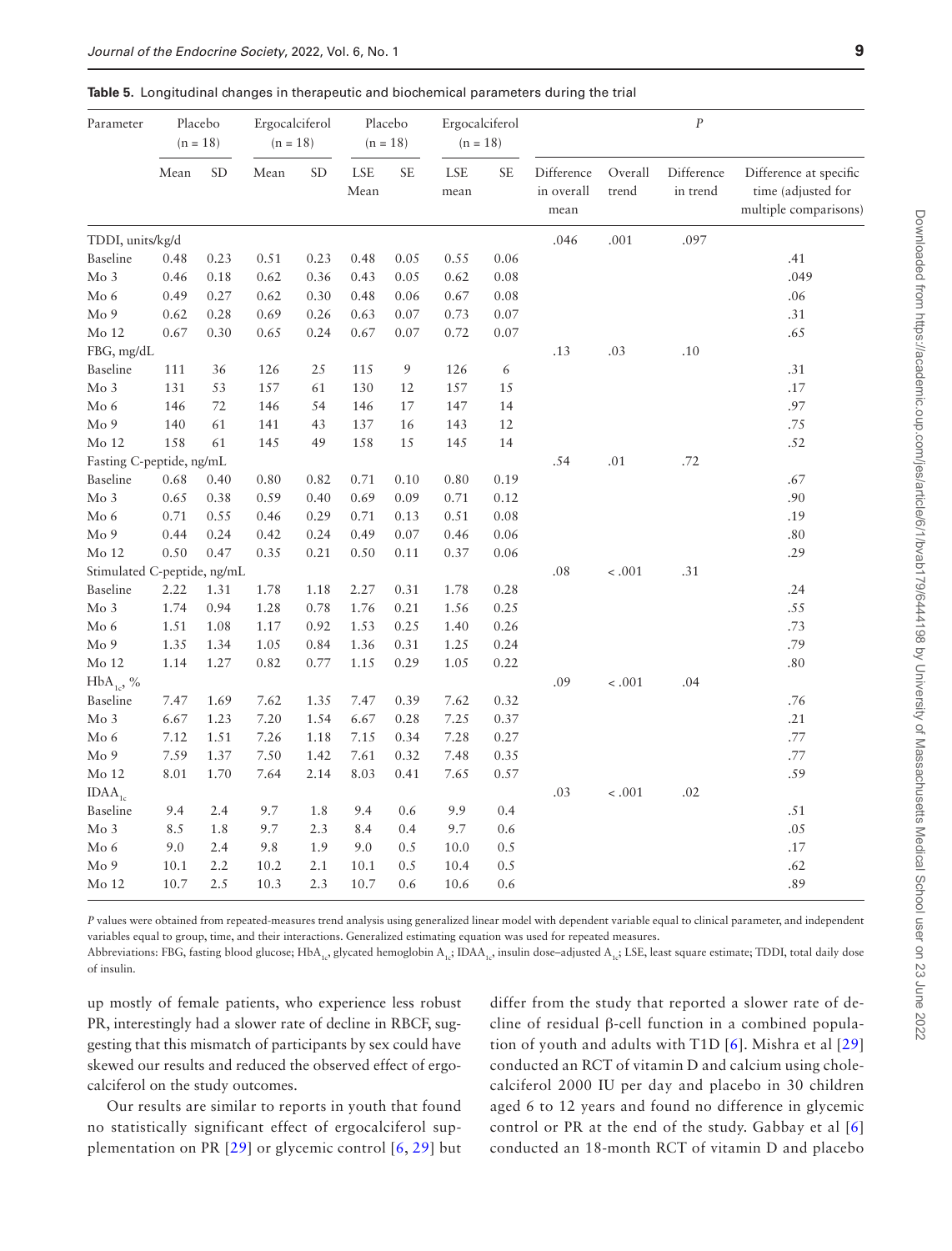

<span id="page-10-0"></span>**Figure 3.** A, Trend analysis of the least square estimates (LSE) of the means for fasting C-peptide showing no statistically significant difference in the changes in fasting C-peptide concentration between the ergocalciferol- and placebo-treated patients with type 1 diabetes during the 12-month trial (*P* = .72). B, Trend analysis of the LSEs of the means for stimulated C-peptide showing no statistically significant difference in the change in stimulated C-peptide concentration at 90 minutes between the ergocalciferol- and placebo-treated patients with type 1 diabetes during the 12-month trial ( $P = .31$ ). C, LSEs of the means for glycated hemoglobin  $A_1$ <sub>c</sub> (HbA<sub>1c</sub>) showing the change in HbA<sub>1c</sub> between the ergocalciferol and placebo groups during the trial. Trend analysis shows an increase in HbA<sub>1c</sub> value for the combined groups ( $P < 0.001$ ). There was evidence of a faster rate of increase in HbA<sub>1c</sub> in the placebo compared to the vitamin group ( $P = 0.04$ ). D, LSEs of the means for insulin dose–adjusted A<sub>1c</sub> (IDAA<sub>1c</sub>) showing the changes in IDAA<sub>1c</sub> between the ergocalciferol and placebo groups during the trial. Trend analysis shows an increase in IDAA<sub>1c</sub> value for the combined groups (P<.0001). Though IDAA<sub>1c</sub> was statistically significantly lower in the placebo group at 3 months, it subsequently rose sharply when compared to the vitamin group ( $P = .015$ ), suggesting that individuals in the placebo group had greater residual β-cell function at the beginning of the study but lost this function at a faster rate than individuals in the ergocalciferol group.



<span id="page-10-1"></span>- Placebo - Ergocalciferol ........ Linear (Placebo) ......... Linear (Ergocalciferol)

**Figure 4.** Least square estimates of the means for serum tumor necrosis factor α (TNF-α) concentration showing the changes in TNF-α between the ergocalciferol and placebo groups during the trial. The mean of rates of change in TNF-α was 0.03 per 3 months for the placebo group, and 0.01 per 3 months for the ergocalciferol group. Serum TNF-α concentration was statistically significantly lower in the ergocalciferol group at 12 months.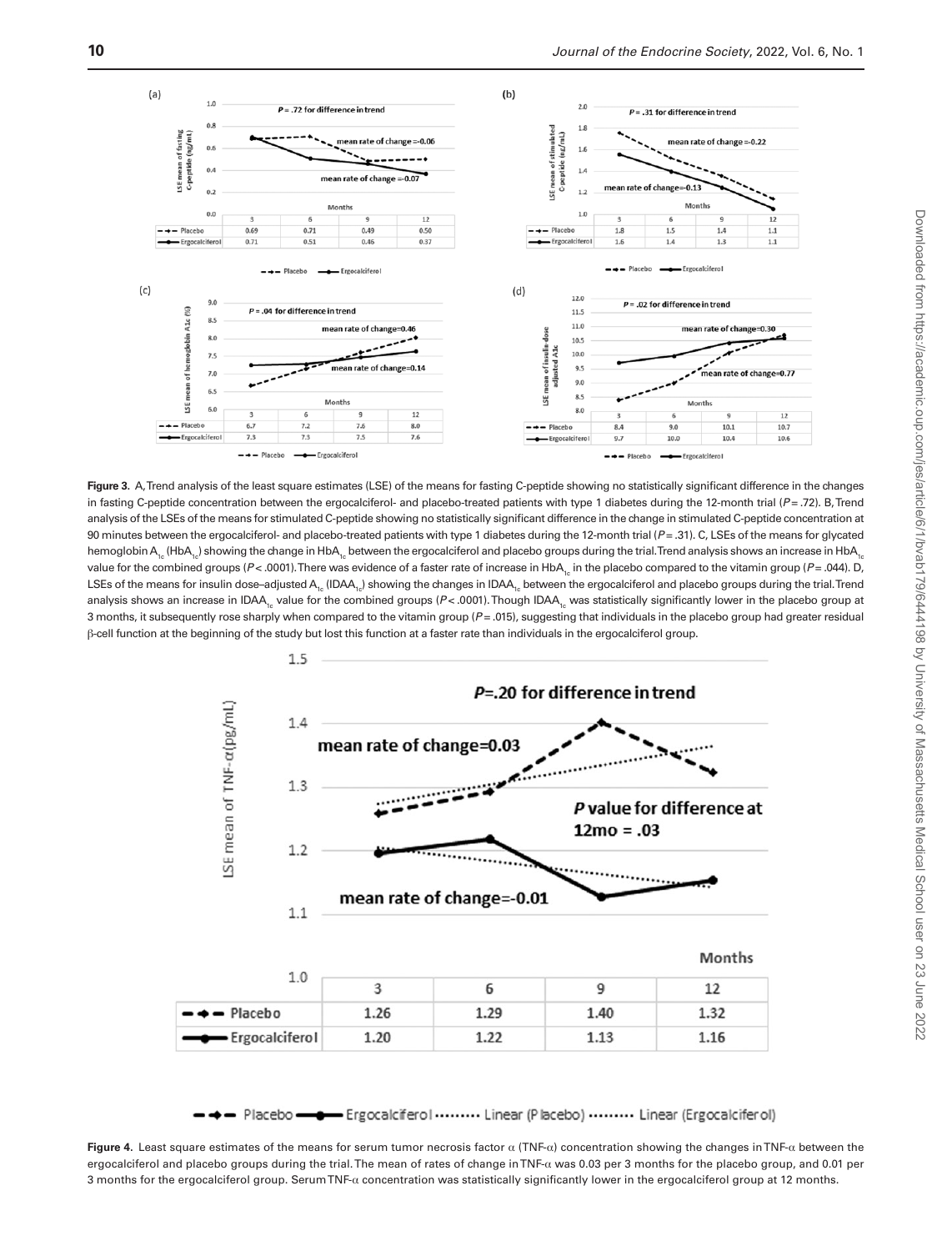#### <span id="page-11-0"></span>**Table 6.** Longitudinal changes in inflammatory cytokines during the trial

| Parameters            | Time                    | Placebo $(n = 18)$ |                     | Ergocalciferol (n = $18$ ) |                     | P, from LSE estimates |
|-----------------------|-------------------------|--------------------|---------------------|----------------------------|---------------------|-----------------------|
|                       |                         | Mean               | $\operatorname{SD}$ | Mean                       | $\operatorname{SD}$ |                       |
| IL-2, pg/mL           | Baseline                | $0.57\,$           | 0.28                | 1.74                       | 5.34                | .34                   |
|                       | Mo <sub>3</sub>         | 0.48               | 0.25                | 1.55                       | 4.12                | .28                   |
|                       | Mo 6                    | 0.51               | 0.23                | 1.68                       | 4.10                | .26                   |
|                       | $\rm Mo$ 9              | 0.50               | 0.24                | 1.67                       | 4.31                | .26                   |
|                       | Mo 12                   | 0.47               | 0.24                | 1.84                       | 4.55                | .23                   |
| IL-4, $pg/mL$         | Baseline                | 0.08               | $0.06\,$            | $0.06\,$                   | 0.04                | .18                   |
|                       | Mo <sub>3</sub>         | $0.08\,$           | $0.07\,$            | $0.07\,$                   | $0.07\,$            | .84                   |
|                       | Mo $6$                  | $0.10\,$           | 0.13                | 0.05                       | 0.03                | .41                   |
|                       | Mo 9                    | 0.16               | 0.41                | $0.06\,$                   | 0.03                | .39                   |
|                       | $Mo$ 12                 | 0.14               | 0.34                | $0.06\,$                   | 0.04                | .39                   |
| IL-6, pg/mL           | Baseline                | 0.67               | 0.65                | 0.62                       | 0.33                | $.75\,$               |
| IL-8, pg/mL           | $\rm Mo~3$              | $0.51\,$           | 0.25                | $0.61\,$                   | 0.41                | .35                   |
|                       | Mo $6\,$                | 0.71               | $0.51\,$            | 0.80                       | 0.38                | $.56$                 |
|                       | $\rm Mo$ 9              | 1.12               | 1.54                | 0.61                       | 0.33                | .19                   |
|                       | Mo 12                   | 0.73               | 0.60                | 0.62                       | 0.36                | .57                   |
|                       | Baseline                | 2.61               | $0.76\,$            | 2.79                       | 0.97                | .54                   |
|                       | $\rm Mo~3$              | 2.74               | $0.86\,$            | 3.33                       | 2.12                | .26                   |
|                       | Mo <sub>6</sub>         | 2.61               | 0.58                | 2.98                       | $1.07\,$            | .12                   |
|                       | Mo <sub>9</sub>         | 2.83               | 1.08                | 2.88                       | $1.00\,$            | .85                   |
|                       | Mo 12                   | 3.20               | 1.49                | 2.99                       | 1.27                | .73                   |
| IL-10, pg/mL          | Baseline                | 0.53               | 0.30                | 0.56                       | 0.30                | .75                   |
|                       |                         |                    |                     | 0.54                       | 0.28                |                       |
|                       | Mo 3                    | 0.51               | 0.20<br>$0.68\,$    | 0.79                       | 0.94                | .78                   |
|                       | Mo <sub>6</sub><br>Mo 9 | 0.64<br>0.66       | 0.61                | 0.55                       | 0.39                | .61<br>.53            |
|                       |                         |                    |                     | 0.48                       | $0.08\,$            | .36                   |
|                       | Mo 12                   | 0.68               | 0.85                |                            |                     |                       |
| IL-12p70, pg/mL       | Baseline                | 0.37               | 0.15                | 0.30                       | $0.18\,$            | .20                   |
|                       | Mo 3                    | 0.34               | 0.14                | 0.35                       | 0.18                | .89                   |
|                       | Mo $6\,$                | 0.35               | $0.17\,$            | 0.51                       | 0.78                | .43                   |
|                       | $\rm Mo$ 9              | 0.41               | 0.42                | 0.37                       | $0.16\,$            | .70                   |
|                       | Mo 12                   | 0.32               | 0.14                | 0.32                       | $0.17\,$            | .98                   |
| IL-13, $pg/mL$        | Baseline                | 3.24               | 0.71                | 2.86                       | $0.58\,$            | .08                   |
|                       | Mo 3                    | 3.01               | 0.58                | 3.13                       | 0.64                | .72                   |
|                       | Mo <sub>6</sub>         | 3.12               | 0.51                | 3.20                       | 0.71                | .83                   |
|                       | $\rm Mo$ 9              | 3.05               | 0.60                | 3.00                       | 0.70                | $.81\,$               |
|                       | Mo 12                   | 2.79               | 0.49                | 3.25                       | 0.84                | .09                   |
| IL-1 $\beta$ , pg/mL  | Baseline                | 0.14               | $0.11\,$            | 0.13                       | $0.10\,$            | $.84\,$               |
|                       | Mo <sub>3</sub>         | 0.11               | 0.08                | 0.16                       | 0.15                | .18                   |
|                       | Mo <sub>6</sub>         | 0.13               | $0.08\,$            | 0.18                       | 0.15                | .12                   |
|                       | Mo 9                    | 0.12               | 0.08                | 0.16                       | 0.11                | $.18$                 |
|                       | Mo 12                   | 0.11               | 0.10                | 0.18                       | 0.11                | .06                   |
| IFN-γ, pg/mL          | Baseline                | 5.87               | 7.32                | 5.73                       | 5.68                | .95                   |
|                       | Mo <sub>3</sub>         | 3.69               | 1.36                | 4.41                       | 2.98                | .37                   |
|                       | Mo <sub>6</sub>         | 7.82               | 16.07               | 8.27                       | 15.51               | .94                   |
|                       | Mo 9                    | 4.79               | 4.24                | 3.55                       | 1.14                | .28                   |
|                       | Mo 12                   | 7.84               | 10.93               | 3.28                       | 0.93                | .09                   |
| TNF- $\alpha$ , pg/mL | Baseline                | 1.28               | 0.27                | 1.22                       | 0.35                | .56                   |
|                       | Mo <sub>3</sub>         | 1.26               | 0.29                | 1.19                       | 0.39                | .58                   |
|                       | Mo <sub>6</sub>         | 1.30               | 0.26                | 1.21                       | 0.36                | .50                   |
|                       | Mo 9                    | 1.41               | 0.76                | 1.13                       | 0.33                | .17                   |
|                       | Mo 12                   | 1.32               | 0.26                | 1.12                       | 0.13                | .03                   |

Median test was also performed to ensure that results provided in this table were not affected by outliers. Statistically significant *P* value is shown in bold. Abbreviations: IFN, interferon; IL, interleukin; LSE, least square estimate, based on generalized linear model with repeated measures; TNF, tumor necrosis factor.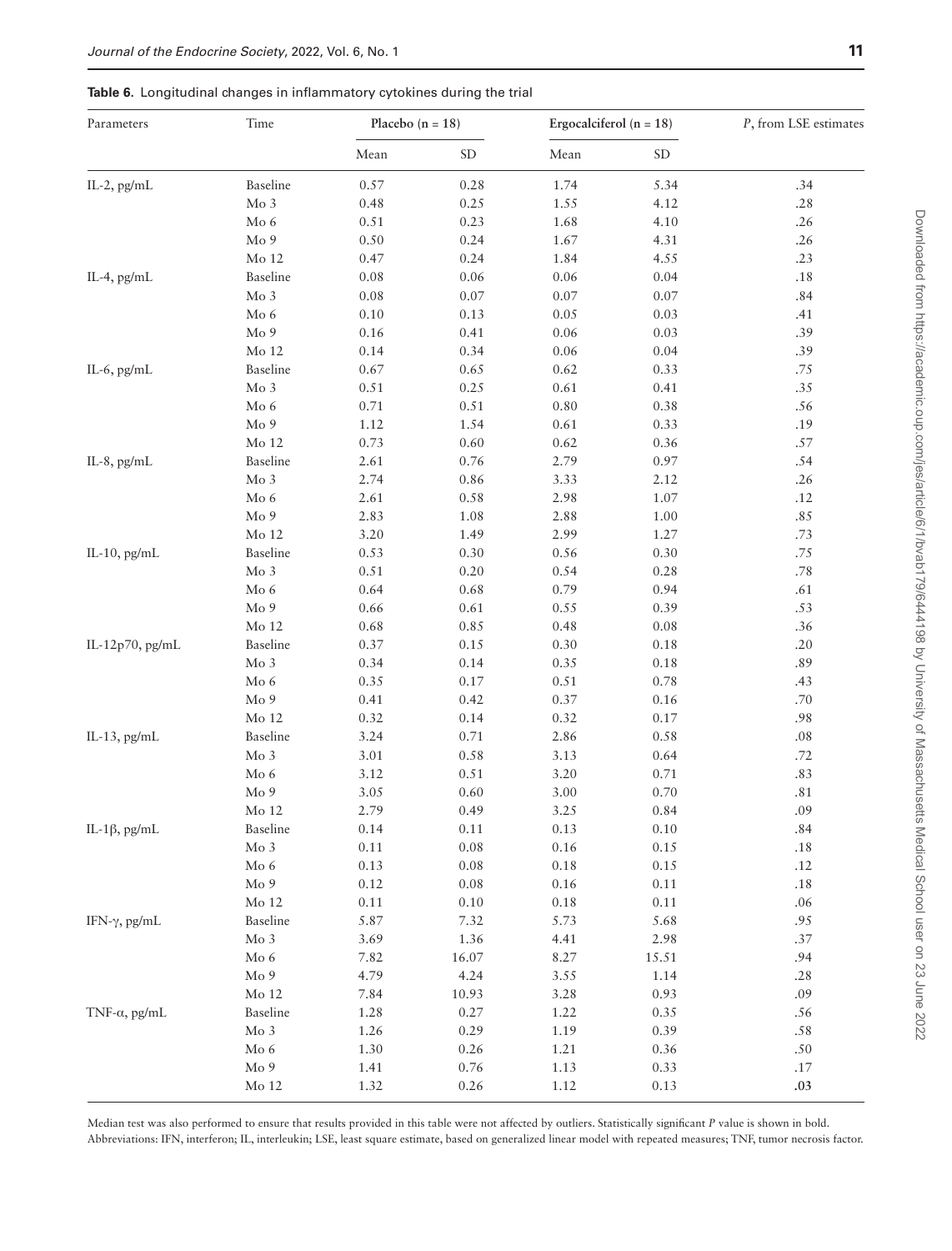<span id="page-12-4"></span>**Table 7.** Adverse events

| Adverse events                     | Vitamin D arm - Placebo arm |               |
|------------------------------------|-----------------------------|---------------|
| Upper respiratory tract complaints |                             | 5             |
| Sinusitis                          |                             |               |
| Otitis media                       |                             | 1             |
| Hyperglycemia                      | 3                           |               |
| Diabetic ketoacidosis              |                             |               |
| Mild hypoglycemia                  | 3                           | 1             |
| Moderate hypoglycemia              |                             |               |
| Diarrhea                           |                             | $\mathcal{O}$ |
| Stomachache                        |                             | 1             |
| Vomiting                           |                             |               |
| Transient weight loss              |                             |               |
| Skin rash                          |                             | 0             |
| Mild transient hair loss           |                             |               |
| Confirmed COVID-19 infection       |                             |               |
|                                    |                             |               |

in a mixed population of 38 children, adolescents, and adults aged 7 to 30 years. Using cholecalciferol 2000 IU per day or placebo and an inclusion criterion of a higher serum C-peptide level of 0.6 ng/mL, they found no difference in markers of glycemic control and cytokine levels, but a statistically significant increase in C-peptide in the first year and a slower C-peptide decay in the second year. Though these 2 studies used a similar dose of cholecalciferol, 2000 IU/day, Gabbay and colleagues [[6](#page-13-0)] reported that 25(OH)D rose from a baseline level of 26.3 ng/mL to a peak level of 60.88 ng/mL at 6 months, whereas Mishra et al [\[29](#page-13-21)] reported a baseline level of 27.6 ng/mL that peaked in 6 months at 32.8 ng/ mL. The intervention group in our study had a baseline 25(OH)D level of 22 ng/mL, which rose to 30.6 ng/ mL at 3 months, and then to 29.2 ng/mL at 6 months and 26.5 ng/mL at 9 months. Thus, it is unclear whether the slower decline in C-peptide in Gabbay's study was due to the robust rise in serum 25(OH)D or to some other factors such as patient selection or geographical location. Our study, however, is the first to demonstrate statistically significant functional and dynamic differences between ergocalciferol and placebo as depicted by statistically significant reductions in the rates of change both of  $HbA_{1c}$  and IDA $A_{1c}$  in the ergocalciferol arm. Our study is also distinct as it is the longest of such studies in an exclusive pediatric T1D population using a standardized insulin regimen and high-dose ergocalciferol.

The study's limitation is its single-center setting. Its strengths include an RCT design, long duration of follow-up, the use of a high dose of ergocalciferol, the standardization of insulin therapy in both groups, and an adequate sample size for statistical power. The RCT design and participant characteristics make the findings generalizable to youth with new-onset T1D.

# **Conclusions**

Adjunctive ergocalciferol supplementation statistically significantly reduced serum TNF-α concentration and significantly blunted the rates of increase both in  $A_1$  and IDAA<sub>1c</sub>, suggesting a protection of RBCF and PR in youth with newly diagnosed T1D. This suggests that ergocalciferol slowed the rise in insulin requirements by improving IS in youth with newly diagnosed T1D. Larger studies are needed to quantify the effect of vitamin D on IS in youth with T1D.

# **Acknowledgment**

We thank Prof Alan D. Rogol for his scientific review of the manuscript.

*Funding:* This work was supported by an investigator-initiated research grant from the National Institute of Diabetes and Digestive and Kidney Diseases, National Institutes of Health (grant No. 1 R21 DK113353-03, to B.U.N.). The funder had no role in the study design, data collection and analysis, decision to publish, or preparation of the manuscript.

*Author Contributions:* All the authors accept responsibility for the entire content of this submitted manuscript and approved submission. B.U.N. conceived the study and contributed to study design, data acquisition, and interpretation. L.C.A. and B.A.B. contributed to study conception and design. S.P., G.J., J.F., B.U.N., and R.B.S. contributed to study design and data acquisition. A.F.L., B.A.B., and B.U.N. interpreted and analyzed the data. B.U.N. generated the initial draft of the manuscript.

*Clinical Trial Information:* Clinical Trials.gov. registration number NCT03046927 (registered February 8, 2017).

# **Additional Information**

*Correspondence:* Benjamin Udoka Nwosu, MD, Division of Endocrinology, Department of Pediatrics, University of Massachusetts Medical School, 55 Lake Ave N, Worcester, MA 01655, USA. Email: [Benjamin.Nwosu@umassmemorial.org.](mailto:Benjamin.Nwosu@umassmemorial.org?subject=)

*Conflict of interest:* The authors have no conflict of interest to disclose.

*Data Availability:* Some or all data generated or analyzed during this study are included in this published article or in the data repositories listed in "References."

## **References**

- <span id="page-12-0"></span>1. Barnett R. Type 1 diabetes. *Lancet.* 2018;**391**(10117):195.
- <span id="page-12-1"></span>2. Sherry NA, Tsai EB, Herold KC. Natural history of beta-cell function in type 1 diabetes. *Diabetes.* 2005;**54**(Suppl 2):S32-S39.
- 3. Oram RA, Jones AG, Besser RE, et al. The majority of patients with long-duration type 1 diabetes are insulin microsecretors and have functioning beta cells. *Diabetologia.* 2014;**57**(1):187-191.
- <span id="page-12-2"></span>4. Yu MG, Keenan HA, Shah HS, et al. Residual β cell function and monogenic variants in long-duration type 1 diabetes patients. *J Clin Invest.* 2019;**129**(8):3252-3263.
- <span id="page-12-3"></span>5. Arha D, Pandeti S, Mishra A, et al. Deoxyandrographolide promotes glucose uptake through glucose transporter-4